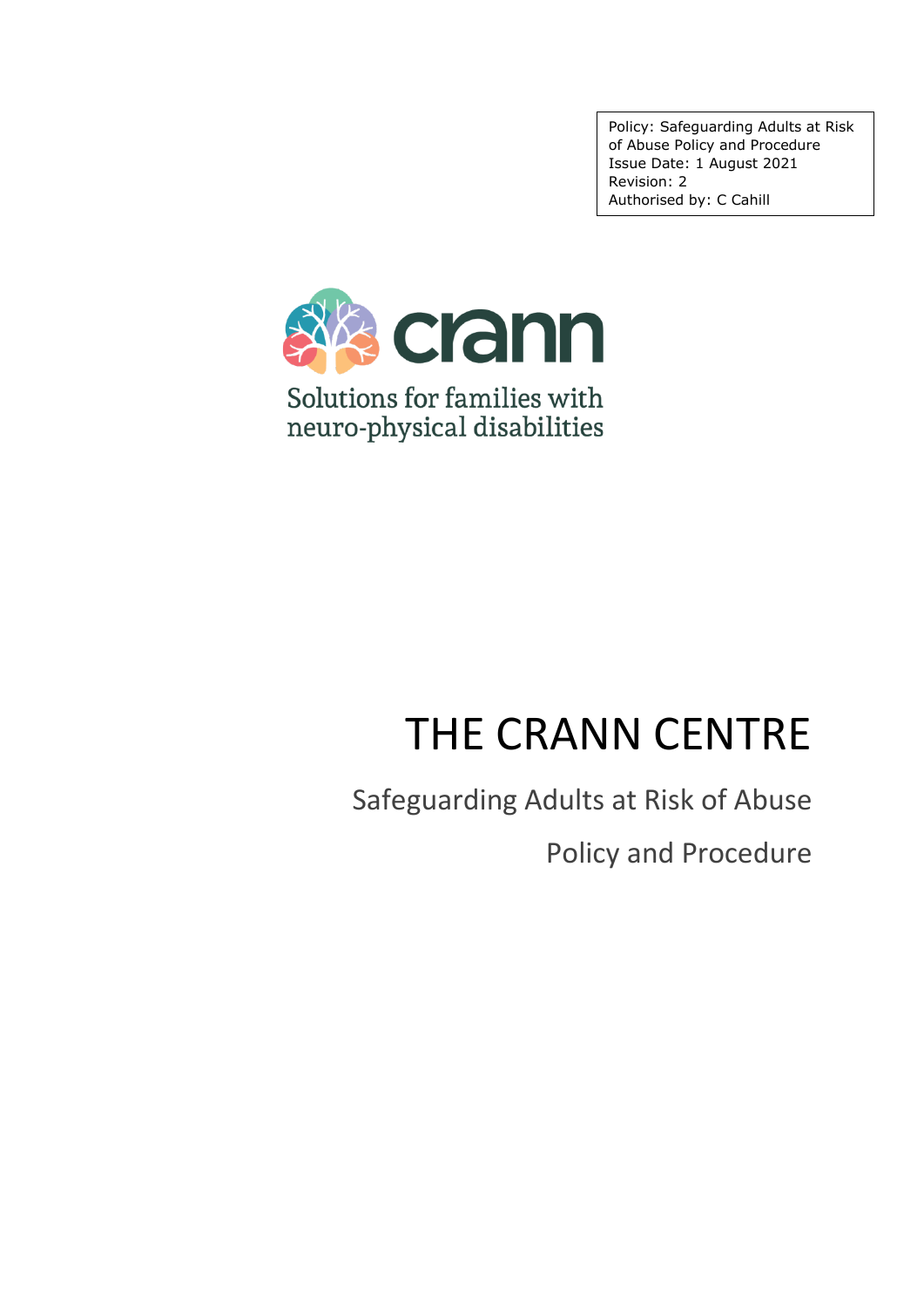# **Contents**

| 1. |                                                                            |  |
|----|----------------------------------------------------------------------------|--|
| 2. |                                                                            |  |
| 3. |                                                                            |  |
| 4. |                                                                            |  |
| 5. |                                                                            |  |
| 6. |                                                                            |  |
| 7. |                                                                            |  |
|    |                                                                            |  |
|    |                                                                            |  |
|    |                                                                            |  |
| 8. |                                                                            |  |
| 9. |                                                                            |  |
|    |                                                                            |  |
|    |                                                                            |  |
|    |                                                                            |  |
|    | 9.1.3 Emotional/Psychological (including Bullying and Harassment)15        |  |
|    |                                                                            |  |
|    |                                                                            |  |
|    |                                                                            |  |
|    |                                                                            |  |
|    |                                                                            |  |
|    |                                                                            |  |
|    |                                                                            |  |
|    | 11. Procedures for Responding to Concerns of Abuse to an Adult at Risk. 19 |  |
|    |                                                                            |  |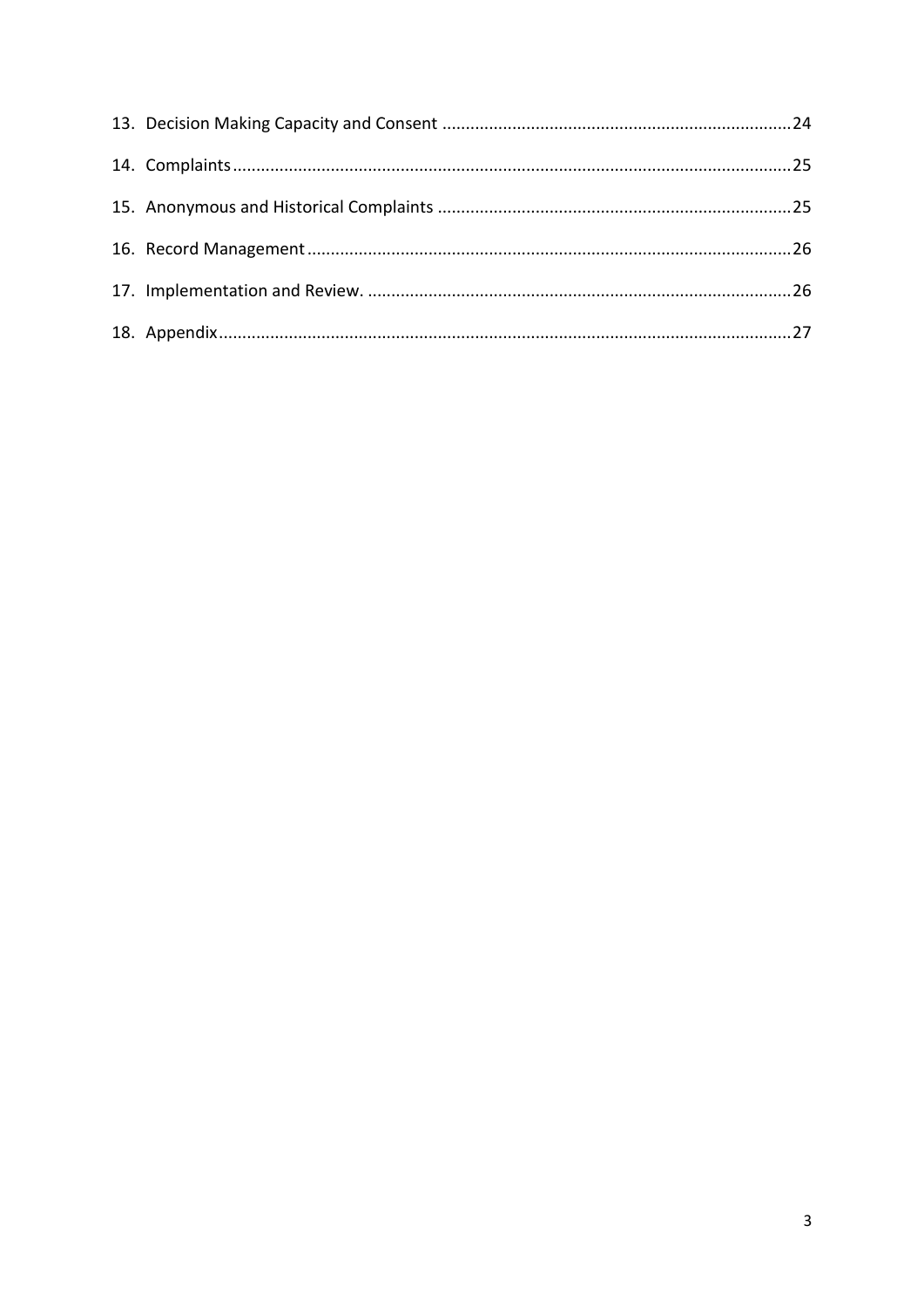# <span id="page-3-0"></span>**1. Glossary of Terms**

**Abuse** A single or repeated act, or omission, which violates a person's human rights or causes harm or distress to a person. For the purposes of this policy, abuse is understood to mean abuse by a third party.

#### **Adult at Risk of Abuse**

A person over 18 years of age who is:

- At risk of experiencing abuse, neglect, or exploitation by a third party and
- Lacks mental or physical capacity to protect themselves from harm at this time in their lives.

#### **Decision Making Capacity**

Is a person's ability to understand, at the time that a decision is to be made, the nature and consequences of the decision to be made by him or her, in the context of the available choices at that time. A person is presumed to have capacity unless proven otherwise.

- **Exploitation** The deliberate maltreatment, manipulation or abuse of power and control over another person in order to take advantage of another person or situation.
- **Harm** The impact of abuse, exploitation or neglect on the person. Harm arises from any action, whether by a deliberate act or an omission, that may cause impairment of physical, intellectual, emotional, or mental health and well-being.
- **Neglect** Withholding, or failure to provide, appropriate and adequate care and support which is required to another person. This may occur through a lack of knowledge or awareness, or through a failure to take reasonable action given the information and facts available to them at the time.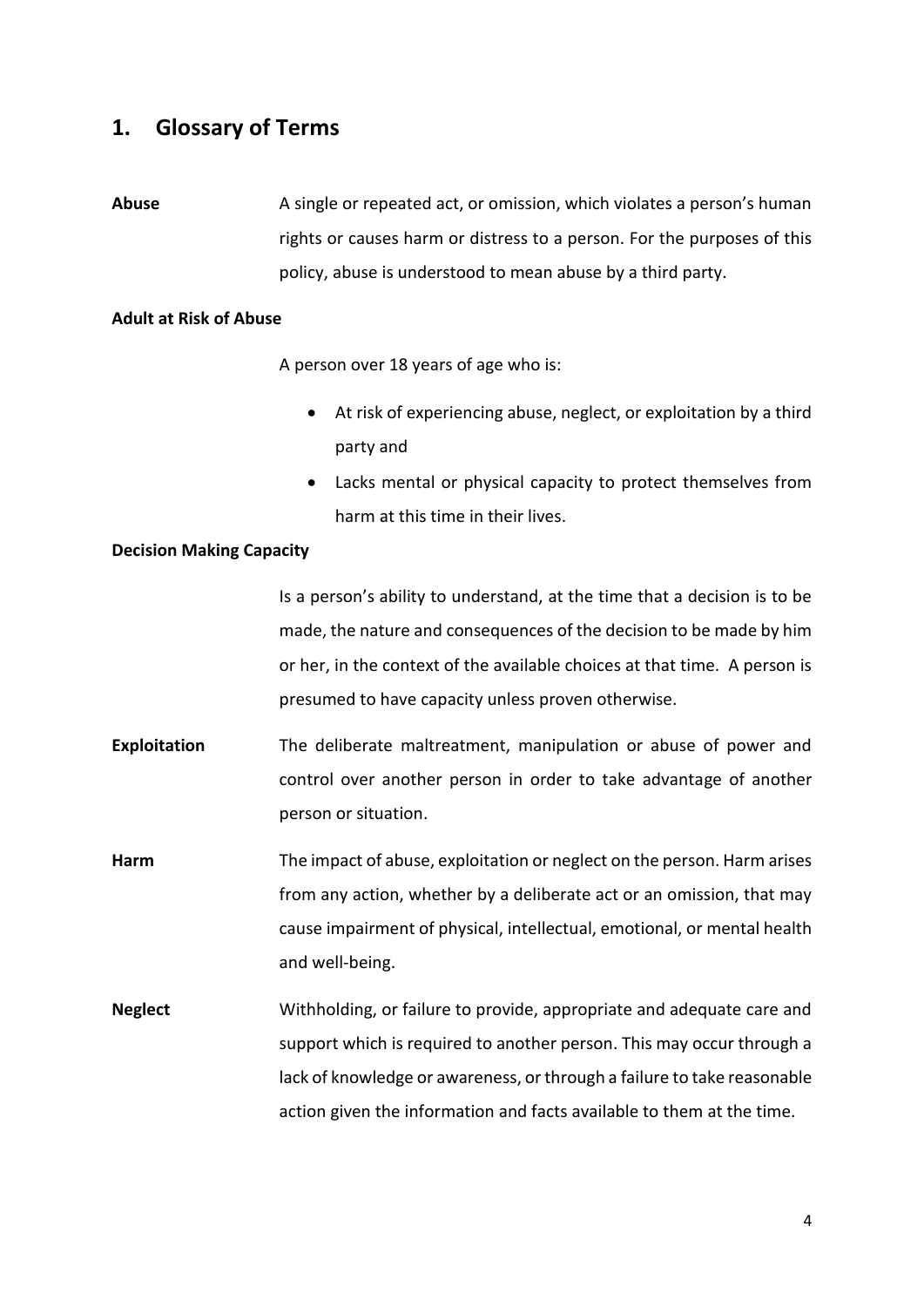#### **Organisation** Refers to the Crann Centre.

#### **Person Allegedly Causing Concern**

The person against whom a safeguarding concern has been raised.

**Safeguarding** Putting measures in place to promote people's human rights and their health and wellbeing and empowering them to protect themselves. The express focus of this policy is on the process of recognising, responding, reporting and assessing of abuse concerns.

#### **Safeguarding Concern**

An issue raised in relation to the possibility of any of the specified types of abuse.

#### **Safeguarding Initial Assessment**

The assessment process carried out after a safeguarding concern has been raised.

#### **Safeguarding Assessment**

The collection and consideration of information in relation to a possible safeguarding concern by an appropriate professional.

#### **Safeguarding Coordinator**

A health and social care professional with the necessary authority and competence to manage the safeguarding and protection process for individual concerns.

#### **Safeguarding Protection Plan**

A clear concise and easy to read plan that identifies safeguarding risks. This plan clarifies how real and potential risks will be addressed, by whom, within what timeframe and by what date the plan will be reviewed.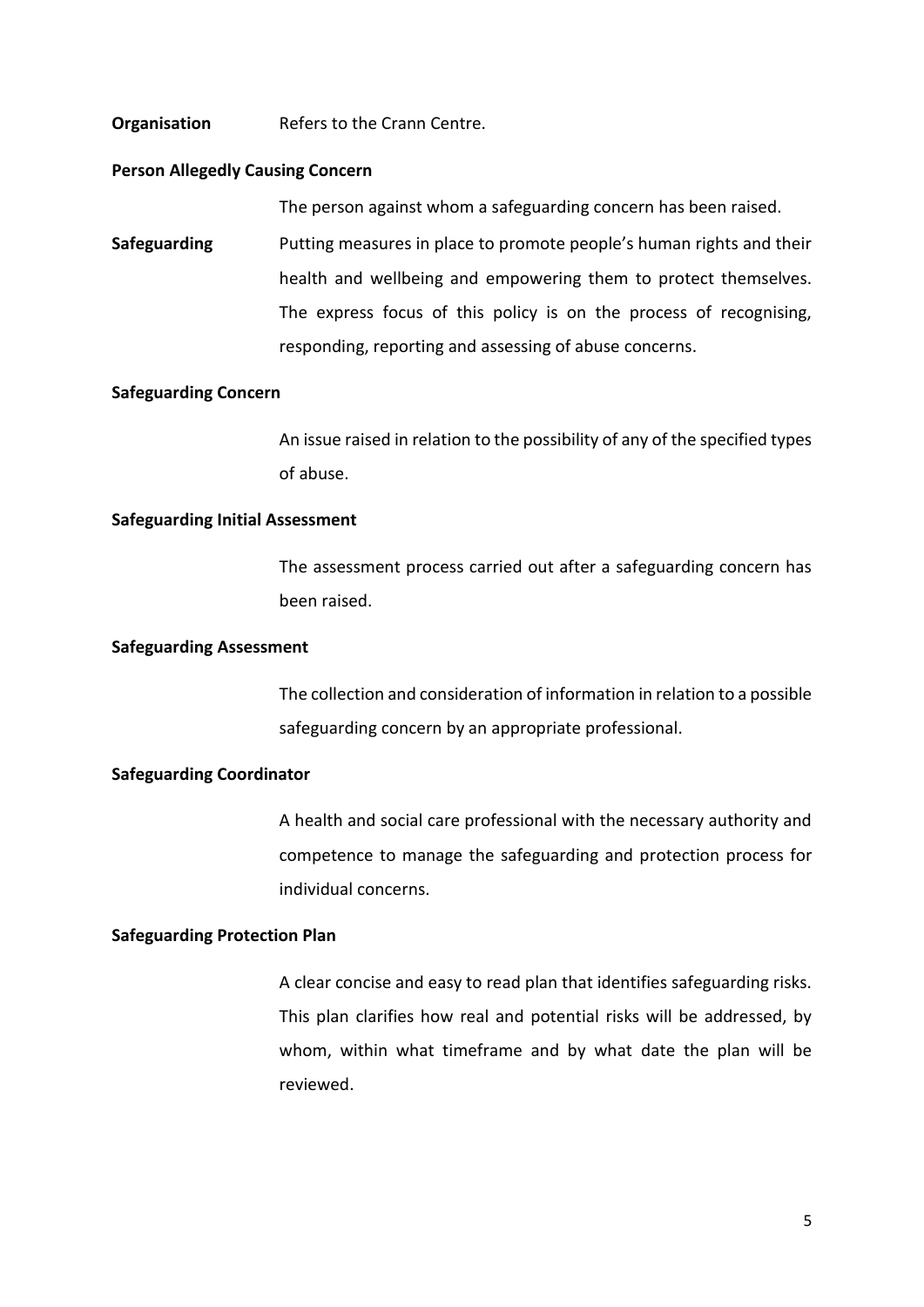#### **Safeguarding and Protection Team**

HSE social work led team that has a central role in the co-ordinated response to concerns of abuse regarding adults at risk.

**Self-neglect** A spectrum of behaviours defined as the failure to, (a) engage in selfcare acts that adequately regulate independent living or (b) take actions to prevent conditions or situations that adversely affect the health and safety of oneself or others.

**Will and preference** A person's wishes, views, beliefs and values.

- Workers **Refers** to all staff/employees, volunteers, students, those on clinical/training/work placements, agency workers, contractors, (that have access to children), board of management and management committees.
- **Zero Tolerance** The requirement that there should no acceptance of abuse or neglect of any kind.

# <span id="page-5-0"></span>**2. Introduction**

At the Crann Centre we work with children and adults, and their families living with a neuro physical disability. Our services are focussed on, but not limited to, people who have Spina Bifida, Hydrocephalus, Muscular Dystrophy, Cerebral Palsy, Childhood stroke and Spinal Cord Injury. Our model of care recognises that people with a disability live in a family unit and that people within that family unit experience life differently. Our model of care is based on the Aspen Institute 2 Generation Model which delivers a holistic suite of services for the individual and their family, supporting and empowering them to live their best lives.

Our services recognise that as people move through their life course, their needs and the needs of their family members change and evolve. Our services are organised into six key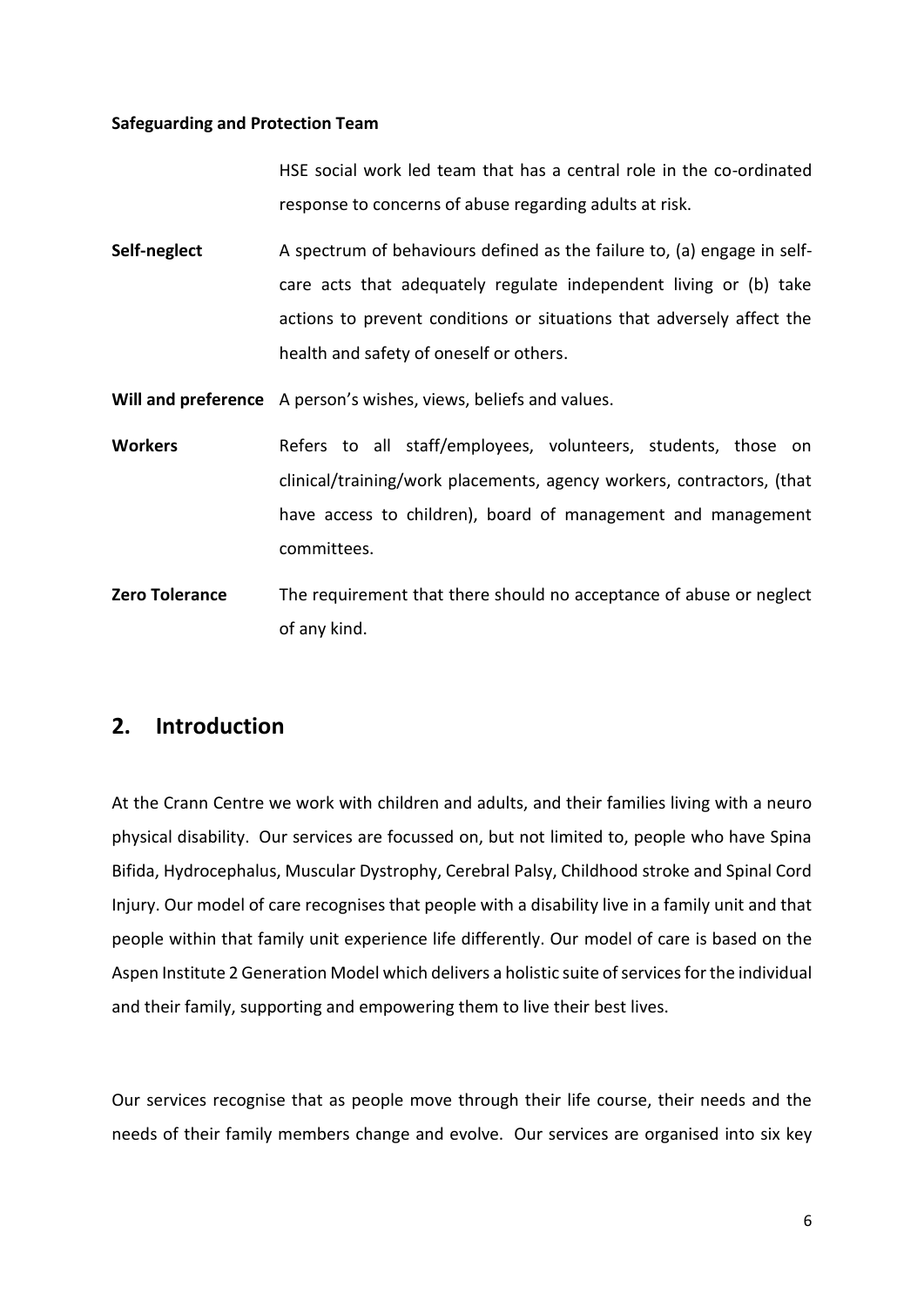themes which means that supports can be delivered for one aspect of a person's life or holistically to support a broad range of needs.

Our six service themes are: Clinical Care, Psychological Wellbeing, Independent Living, Community and Networks, Mobility and Education and Career Pathways.

# <span id="page-6-0"></span>**3. Declaration of Guiding Principles**

The Crann Centre recognises that people who avail of their services need to feel safe, cared for and valued, in order to develop, learn and reach their full potential. The safety, security and wellbeing of the people who avail of the Centre's services is a key priority for the organisation.

We accept and recognise our responsibilities to inform ourselves of the issues that cause harm to adults and to establish and maintain a safe, person-centred environment. We are committed to promoting an atmosphere of inclusion, openness and transparency. We will strive to safeguard those who use our services and will report concerns of abuse in line with best practice and national policy requirements.

A key to successful safeguarding of adults at risk of abuse is an open culture with a genuinely person-centred approach to care/support, underpinned by a zero-tolerance policy towards abuse and neglect. It is important that we create and nurture an open culture where people can feel safe to raise concerns. The importance of good leadership and modelling of good practice is essential in determining the culture of services.

## <span id="page-6-1"></span>**4. Purpose**

The aim and purpose of this document is to set out the organisation's policy and procedures for safeguarding adults at risk of abuse.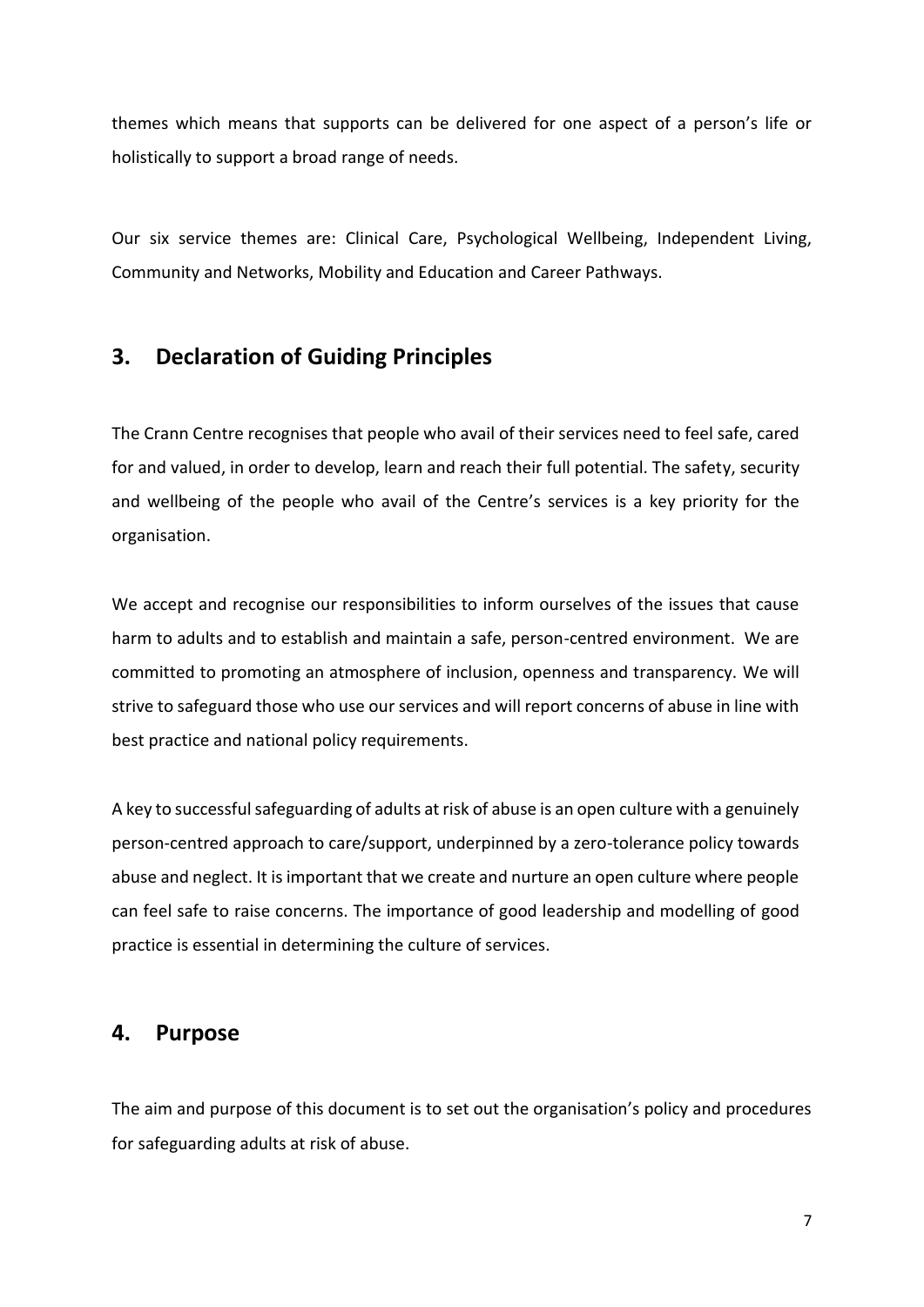This policy document will clearly explain what constitutes a safeguarding concern of abuse, the requirements for all to appropriately share information about the concern, the responsibilities of the organisation to respond appropriately to the concern of abuse and outline necessary reporting processes to statutory bodies (which may include the HSE, An Garda Síochána and others) depending on the nature of the concern.

The Crann Centre has a range of policies, procedure and operational guidance relating to safeguarding, which should be read in conjunction with this document and include (but are not limited to):

- Child Protection and Welfare
- Consent
- Code of Conduct
- Human Resource Management recruitment

retention

lone working

supervision

training

disciplinary and grievance

- Accident/Incident Management
- Complaints
- Data Management and Retention
- Risk assessment and management
- Anti-bullying

# <span id="page-7-0"></span>**5. Scope**

This policy applies to all workers of the organisation;

- Workers
- Contractors
- Volunteers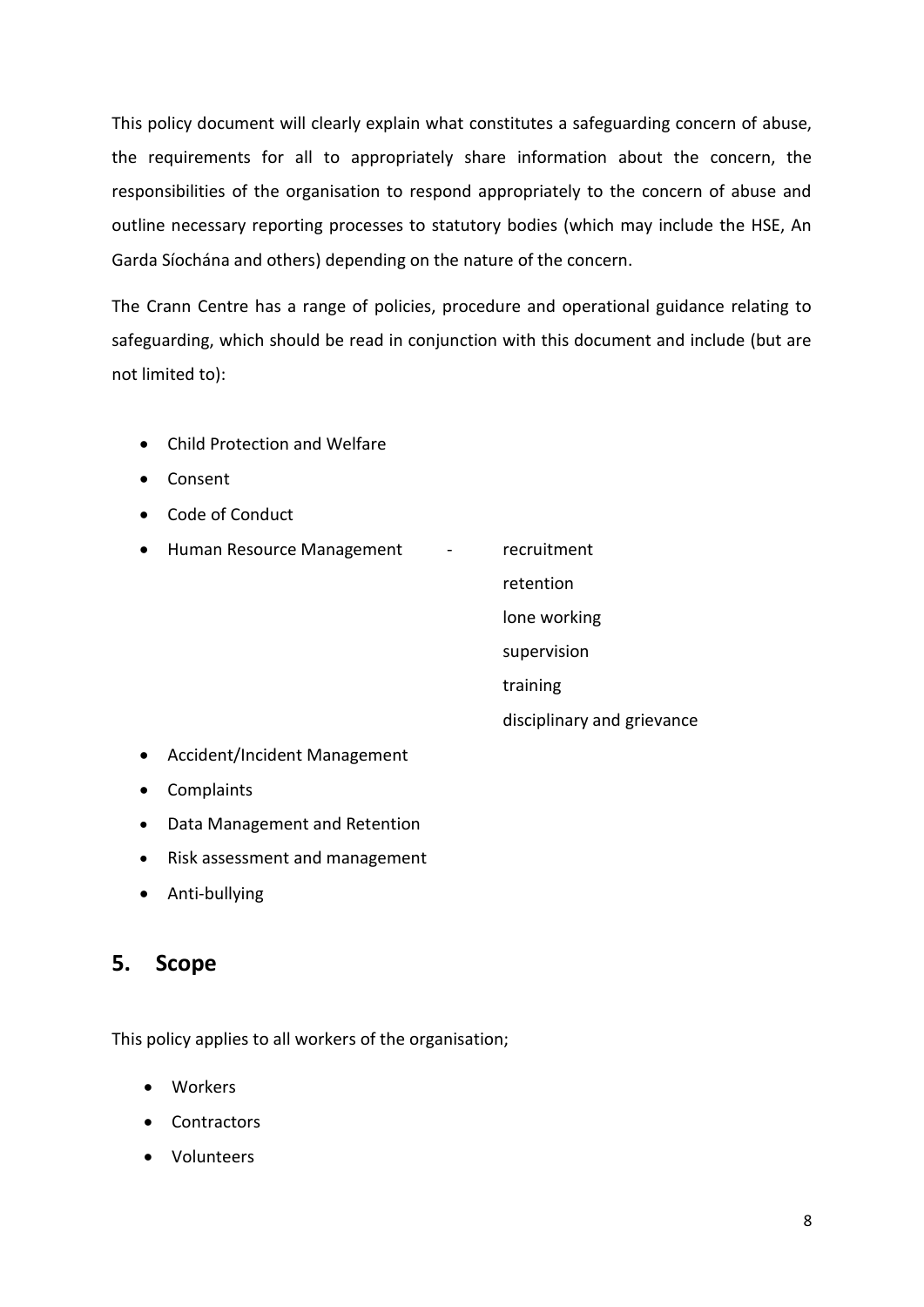- Those on student placements
- **Clinicians**
- Managers
- Board members
- Trustees

And all those who avail of services from the Crann Centre.

# <span id="page-8-0"></span>**6. Legislation/standards/guidance**

This Policy and Procedure has been developed in line with the Health Information and Quality Authority (HIQA) and the Mental Health Commission (MHC) National Standards for Adult Safeguarding 2019, the HSE Final Draft Adult Safeguarding Policy 2019 (yet to be implemented), the HSE Safeguarding Vulnerable Persons at Risk of Abuse National Policy and Procedures 2014, as well as legislation relevant to adult safeguarding.

## **Criminal Justice Legislation**

An Garda Síochána must be informed if it is suspected that the concern or complaint of abuse may be criminal in nature; this may become apparent at the time of disclosure or following the outcome of the preliminary assessment.

# **The Criminal Justice (Withholding of Information on Offences against Children and Vulnerable Persons) Act 2012**

The Criminal Justice (Withholding of Information on Offences against Children and Vulnerable Persons) Act 2012 came into force on 1st August 2012. It is an offence to withhold information on certain offences against children and vulnerable persons from An Garda Síochána.

## **The Domestic Violence Act 2018**

The Domestic Violence Act 2018 replaces the Domestic Violence Act 1996 and the Domestic Violence (Amendment) Act 2002 and brings in positive and significant changes. Existing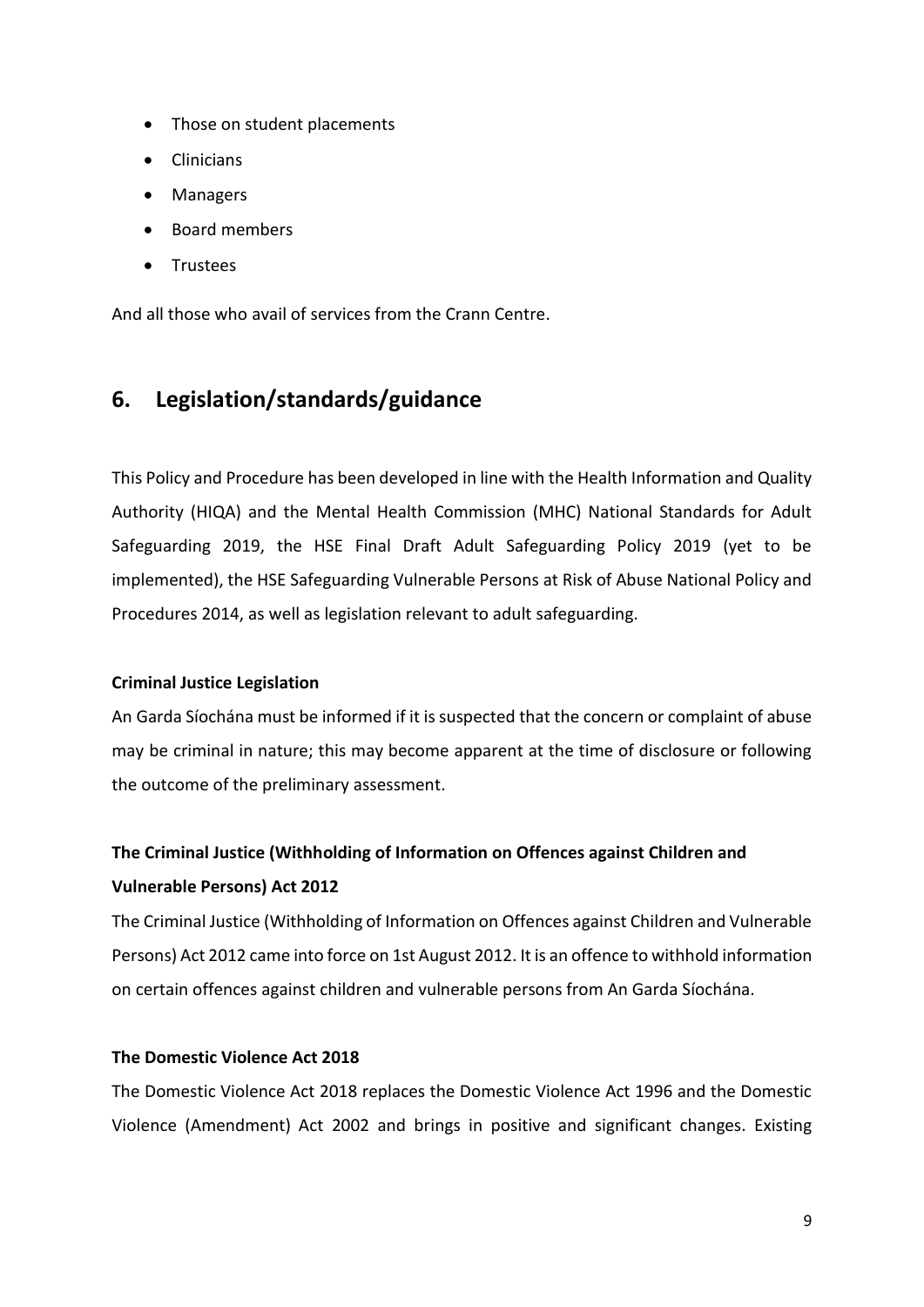provisions on domestic violence are brought together in one piece of legislation to make the legislation easier to use.

#### **National Vetting Bureau (Children and Vulnerable Persons) Acts 2012-2016.**

Under these Acts it is compulsory for employers to obtain vetting disclosures in relation to anyone who is carrying out relevant work with children or vulnerable adults. The Acts create penalties for persons who fail to comply with their provisions. Statutory obligations on employers in relation to Garda vetting requirements for person working with children and vulnerable adults are set out in the Acts.

#### **Protected Disclosure Act 2014**

Under the Act, you make a protected disclosure if you are a worker and you disclose relevant information in a particular way. Information is relevant if it came to your attention in connection with your work and you reasonably believe that it tends to show wrongdoing.

#### **Assisted Decision Making (Capacity) Act 2015**

This Act has yet to be fully commenced. This Act will have significant implications for the provision of safe person-centred approaches, based on respecting the individual rights of each person. The Act will support decision making and maximising a person's capacity to make decisions, whilst the legislation also seeks to safeguard an individual's right to participate in decisions that affect their life, where they may lack or do lack capacity to make decisions unaided.

## **The Health Act (2007)**

This Act gave the legislative basis for the formation of HIQA and provides direction in regard to related matters.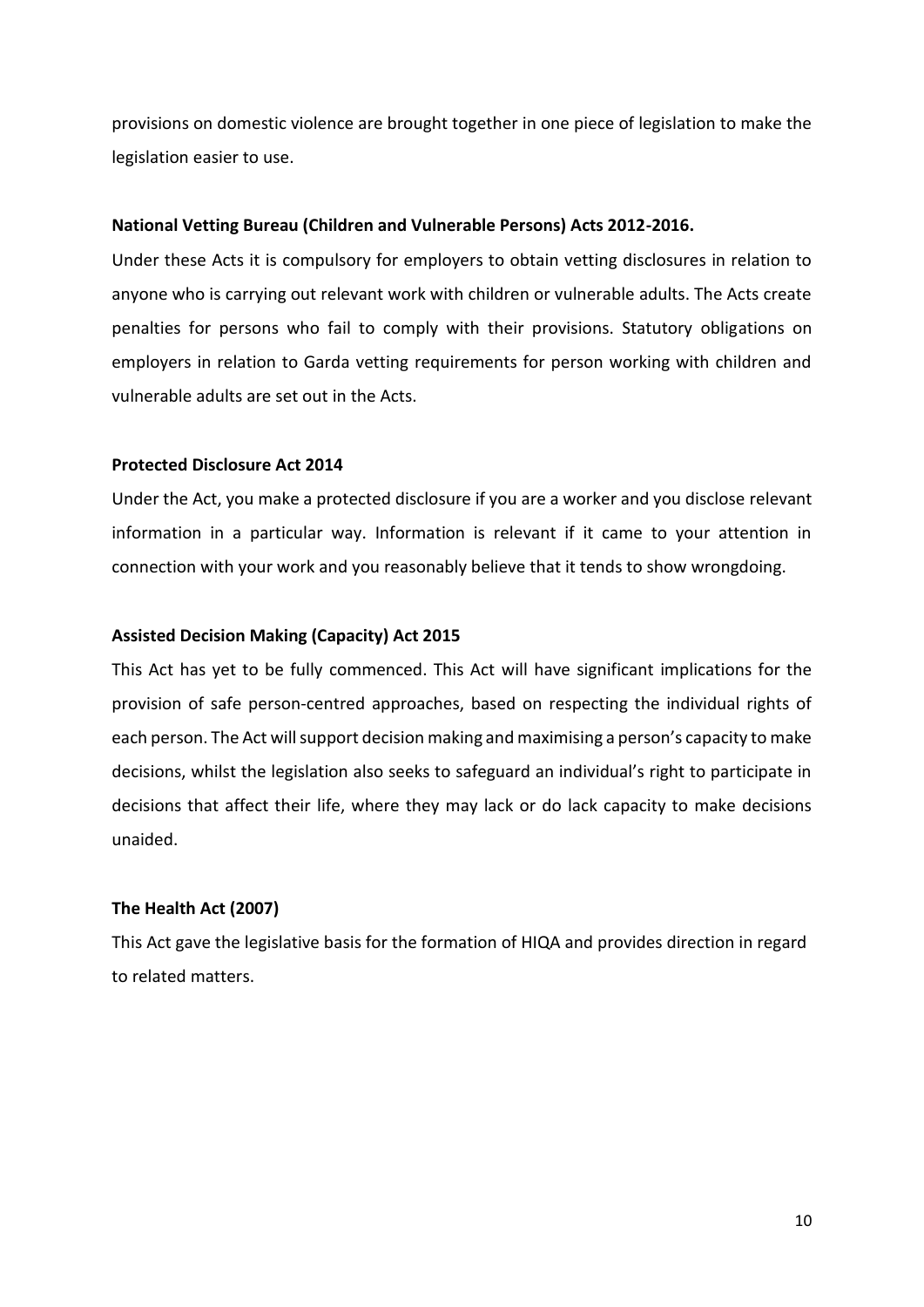# <span id="page-10-0"></span>**7. Roles and Responsibilities**

## <span id="page-10-1"></span>**7.1 Crann Centre Workers and Management**

Role of ALL Workers:

- Promote the welfare of adults in all interactions.
- Be aware of the Crann Centre policy and procedures, protocols and guidance documents.
- Comply with the policy and procedure to ensure the safeguarding of adults at risk from all forms of abuse.
- Support an environment in which adults are safeguarded from abuse or abusive practices through the implementation of preventative measures and strategies.
- Avail of any relevant training and educational programmes.
- Be aware of the signs and indicators of abuse.
- Support adults at risk of abuse to report any type of abuse or abusive practice.
- Ensure that any concerns or allegations of abuse are reported in accordance with this policy.

Role of Managers:

- Ensure that this policy for the safeguarding of adults at risk of abuse is in place and all workers are compliant with this policy.
- Ensure that procedures are adhered to when a concern of abuse is raised.
- Promote a culture of zero tolerance for any type of abuse or abusive practice.
- Ensure that the policy and procedures is made available to all workers and safeguarding information is available to all persons accessing services.
- Maintain a record of "sign off" on policies, procedures, guidelines pertaining to the adult safeguarding.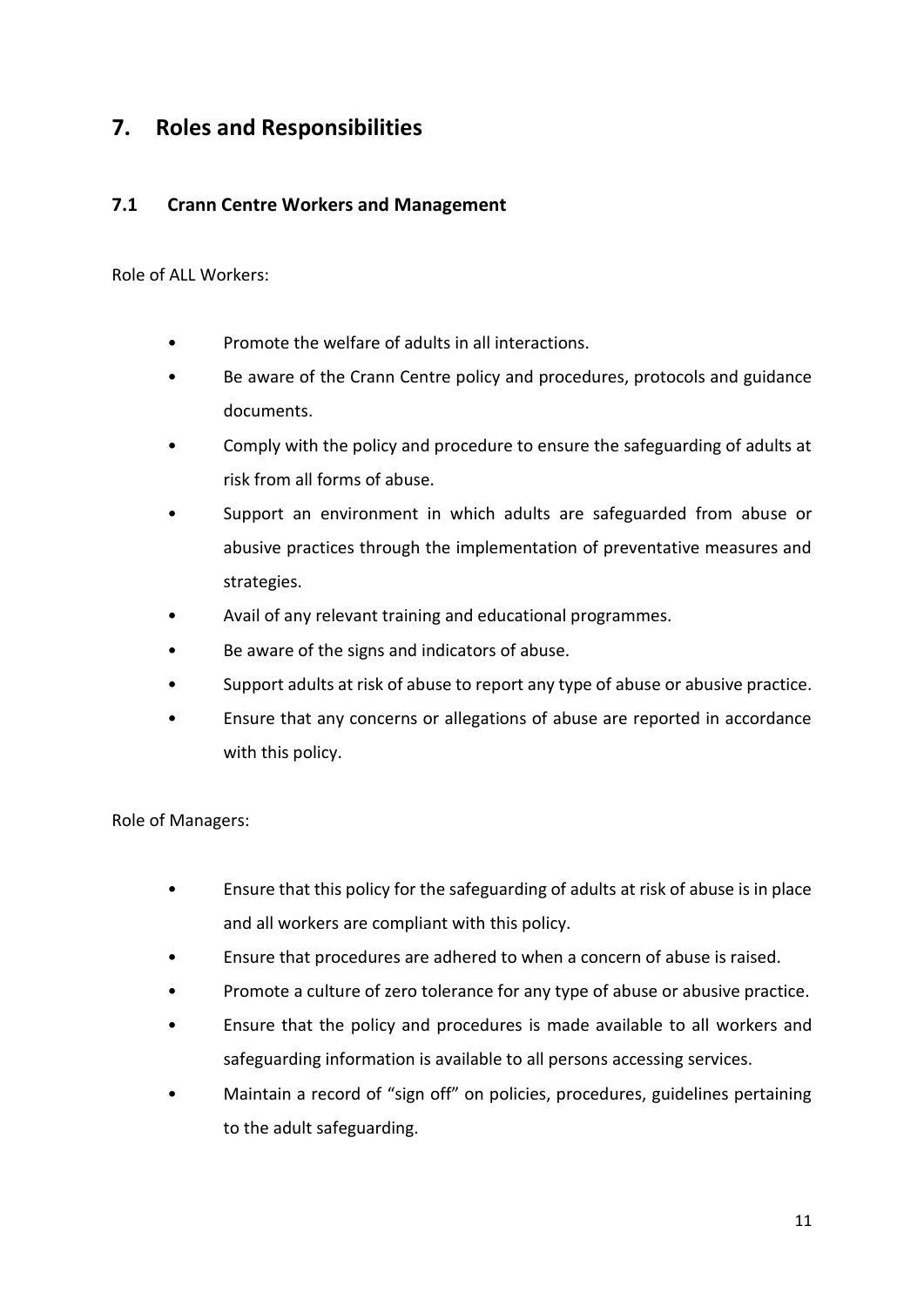- Ensure that all workers receive the appropriate information/training with regard to the implementation of this policy.
- Ensure safeguarding is part of the Induction Programme for everyone involved in the service.
- Ensure that any concerns or allegations of abuse are managed in accordance with the policy.

# <span id="page-11-0"></span>**7.2 The Crann Centre Safeguarding Coordinator**

The role of the Safeguarding Coordinator is to:

- Receive concerns or allegations of abuse regarding adults
- Collate basic relevant information
- Ensure the appropriate others are informed and collaboratively ensuring necessary actions are identified and implemented.
- Ensure all reporting obligations are met (internally to the service and externally to the statutory authorities) - this includes sharing of information with the HSE and/or An Garda Siochana and/or TUSLA and/or any other relevant agency.
- Contribute, if appropriate, to Safeguarding Initial Assessments undertaken by health and care professionals.
- Support the line manager and other personnel in addressing the issues arising.
- Maintain appropriate records.

## <span id="page-11-1"></span>**7.3 Chief Executive Officer and Board of Directors**

The Board of Directors and CEO have responsibility for promoting an organisational culture of zero tolerance to all forms of abuse and neglect. They are responsible for oversight and governance of the service to ensure that clients receive a safe and effective service.

The Board of Directors and CEO have overall responsibility for the implementation of this policy and procedure; ensuring the organisation has a responsive workforce, with workers who have the required competences to deliver services.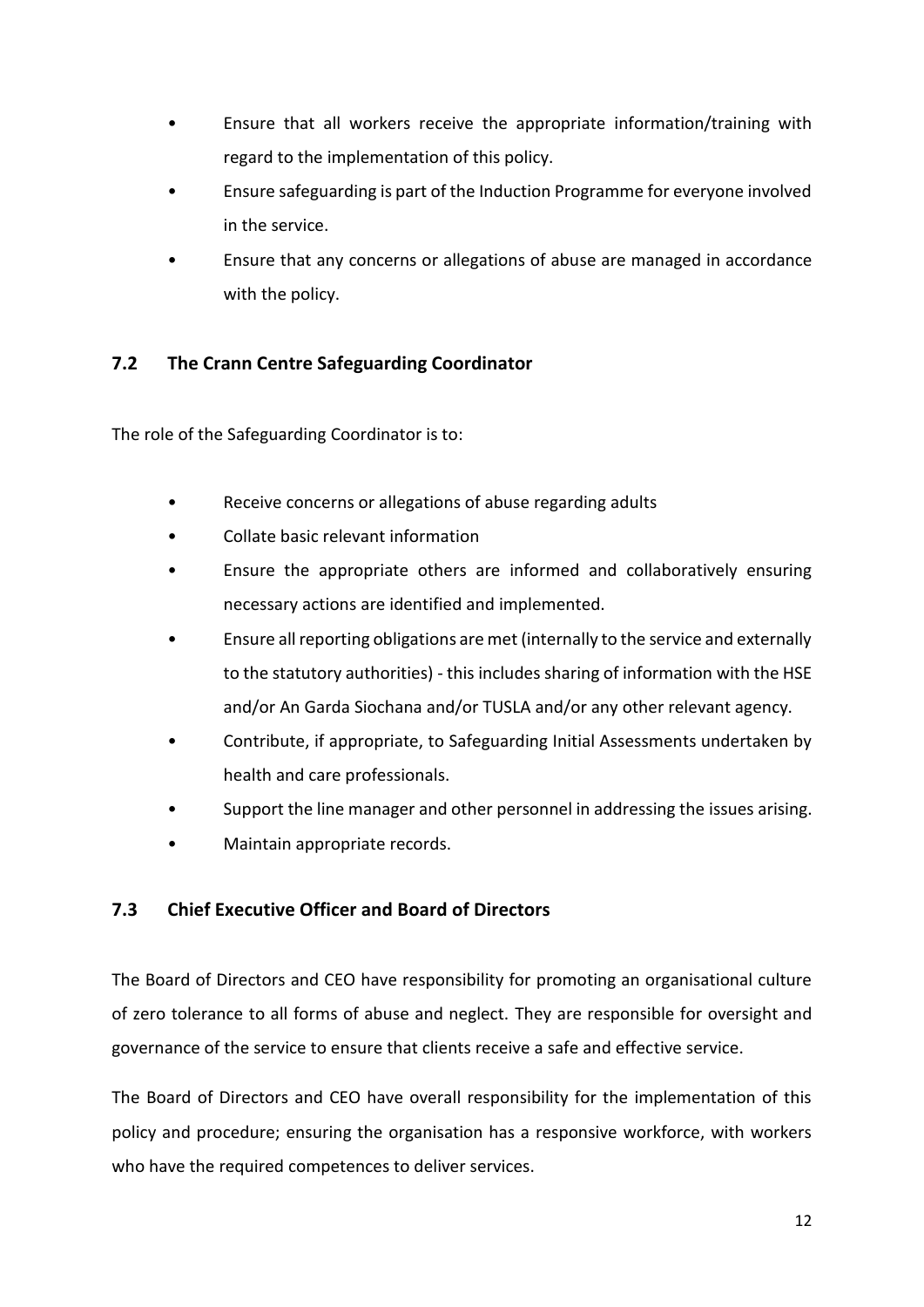# <span id="page-12-0"></span>**8. Adult Safeguarding Principles**

Adults at risk have a right to be protected against abuse and to have any concerns regarding abusive experiences addressed. They have a right to be treated with respect and to feel safe.

The following underlying concepts are critical to the safeguarding of adults at risk from abuse:

- Human Rights
- Person Centeredness
- Advocacy
- Confidentiality
- Empowerment
- Collaboration

The 11 fundamental safeguarding principles, as set out by the HSE and adopted by Crann Centre, are that:

- 1. Safeguarding is everyone's responsibility.
- 2. Everyone must have a 'zero tolerance' approach to any form of abuse.
- 3. The duty to report safeguarding concerns rests with the person who has the concern.
- 4. There should be no delay in reporting a safeguarding concern.
- 5. It is necessary to ensure the immediate safety of the adult at risk of abuse.
- 6. There should be no delay in implementing a Safeguarding Protection Plan.
- 7. Good collaborative working is central to safeguarding. All parties should share relevant information that is known to them, within the rules of data protection and client confidentiality.
- 8. Any information about an adult at risk of abuse must be managed appropriately and shared/processed on the basis of "necessity" with the HSE and relevant statutory authorities.
- 9. Safeguarding should be founded on an approach where the adult is at the heart of all decisions and actions.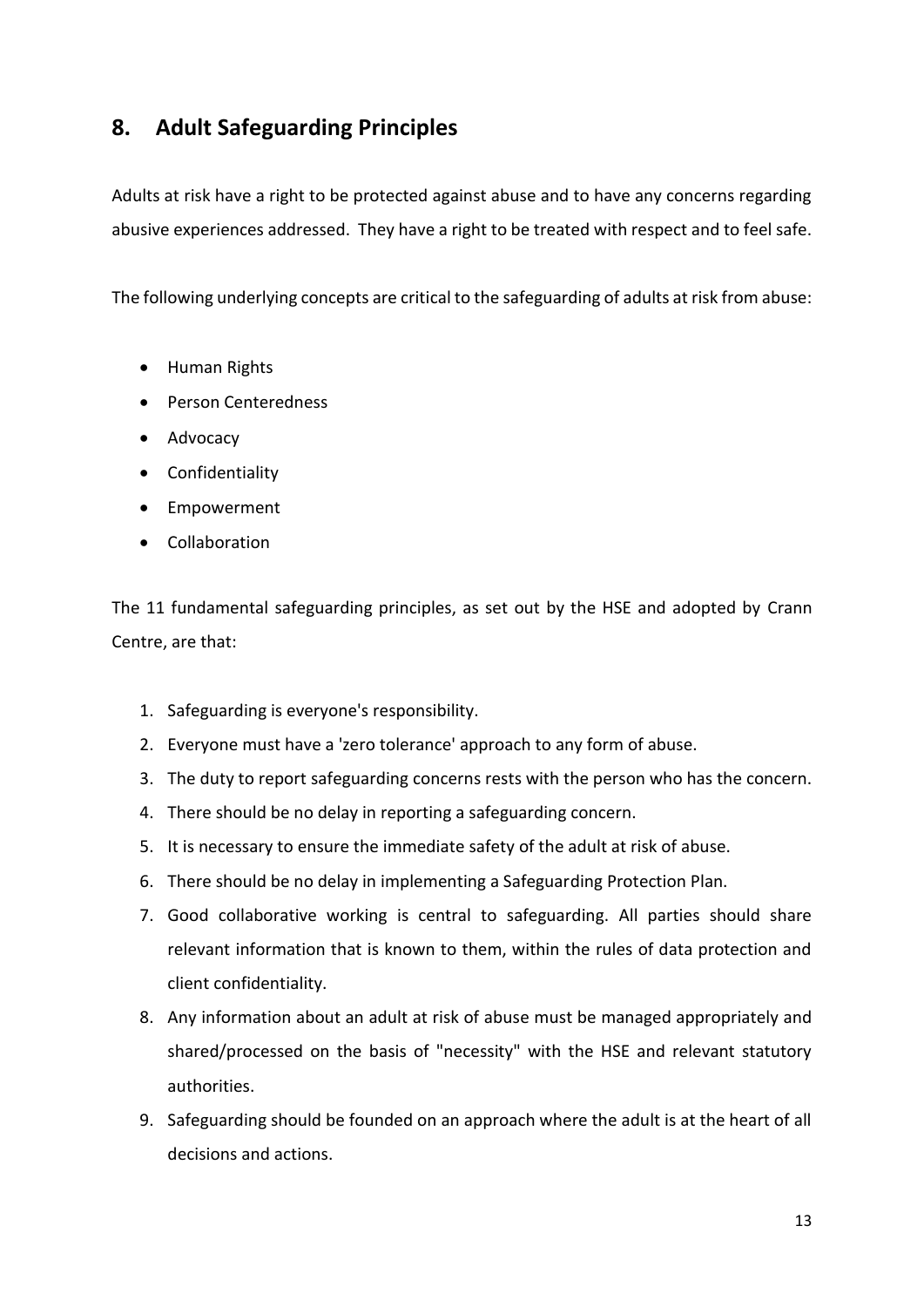- 10. A health or social care professional already known to the adult at risk of abuse, or assigned to them, should be involved in the management of the concern, where possible and appropriate.
- 11. Considerations of capacity and consent are central to adult safeguarding. The right of a person to make decisions and remain in control of their life must be respected.

While the arrangements that a service puts in place will vary depending on the size and complexity of the service, these principles apply regardless of the setting.

# <span id="page-13-0"></span>**9. Key Definitions**

The majority of adults can protect themselves and may simply need advice or guidance. Others may require support to protect themselves and require plans to reflect actions which reduce the risk of potential abuse. A minority of people cannot protect themselves adequately from abuse and will require an additional protection. Safeguarding should also be viewed as responding to concerns to prevent abuse across a continuum.

The Crann Centre recognises that there are a number of adults who may be described as being "at risk of abuse".

**For the purpose of this policy the definition of an adult "at risk of abuse" is aged 18 years or over, who is:**

- **At risk of experiencing abuse, neglect, or exploitation by a third party and**
- **Lacks mental or physical capacity to protect themselves from harm at this time in their lives.**

**Abuse is a single or repeated act, or omission, which violates a person's human rights or causes harm or distress to a person. For the purposes of this policy, abuse is understood to mean abuse by a third party.**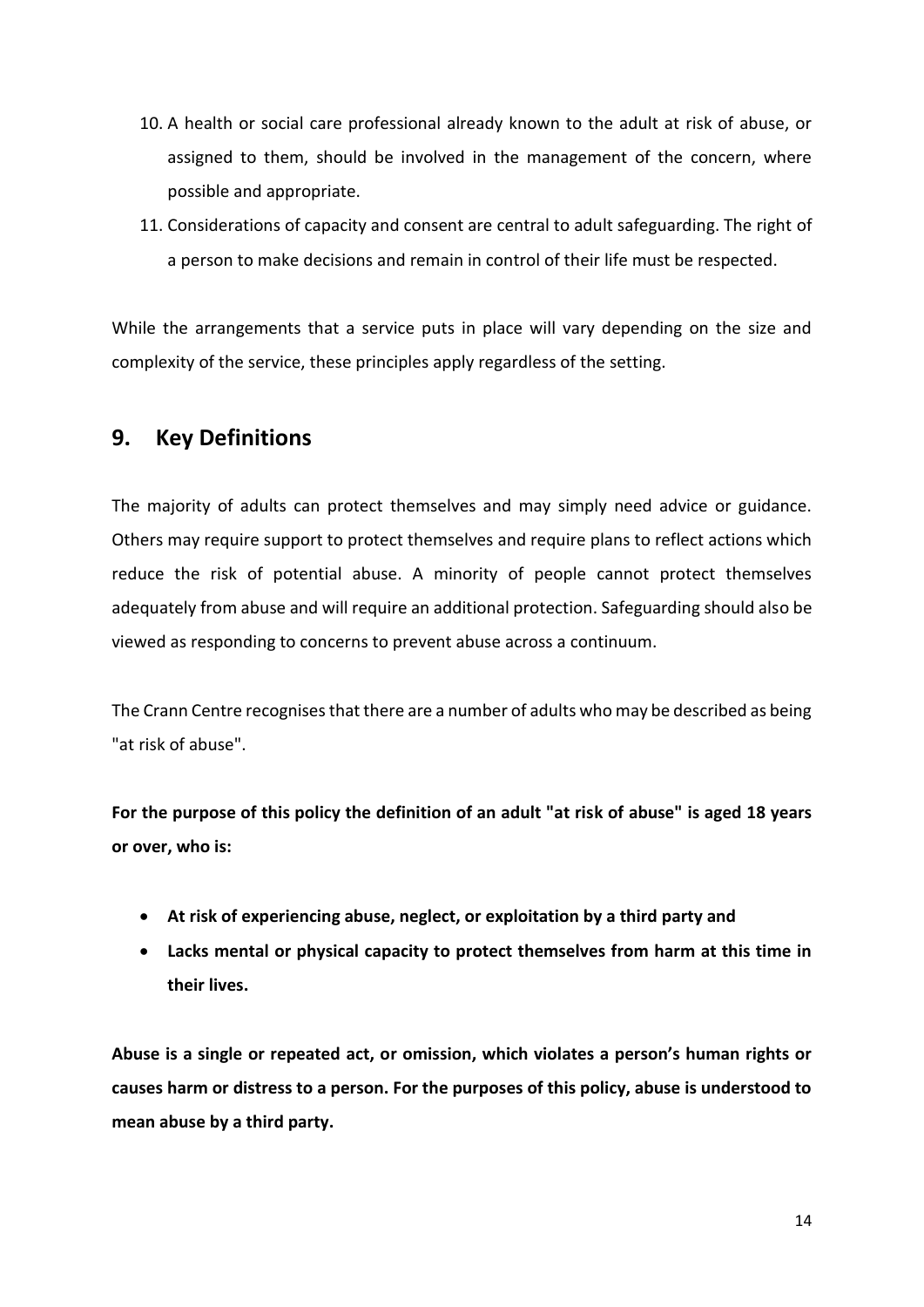**Harm: The impact of abuse, exploitation or neglect on the person. Harm arises from any action, whether by a deliberate act or an omission, that may cause impairment of physical, intellectual, emotional, or mental health and wellbeing.**

These definitions are aligned with the Final Draft HSE Adult Safeguarding Policy (2019) which is due to be implemented in 2021.

## <span id="page-14-0"></span>**9.1 Types of Abuse and how they may be Recognised**

There are several forms of abuse, any or all of which may be perpetrated as the result of deliberate intent, negligence or lack of insight and ignorance. A person may experience more than one form of abuse at any one time. The following information provides definitions, examples and indicators of abuse, (not exhaustive) with which all must be familiar.

## <span id="page-14-1"></span>**9.1.1 Physical**

**Definition:** The use of physical force, the threat of physical force or mistreatment of one person by another which may or may not result in actual physical harm or injury.

## <span id="page-14-2"></span>**9.1.2 Sexual**

**Definition:** Any behaviour (physical, psychological, verbal, virtual/online) perceived to be of a sexual nature which is controlling; coercive, exploitative, harmful, or unwanted towards another person.

#### <span id="page-14-3"></span>**9.1.3 Emotional/Psychological (including Bullying and Harassment)**

**Definition:** Behaviour that is psychologically harmful to another person and which inflicts anxiety or mental distress by threat, humiliation or other verbal/non- verbal conduct.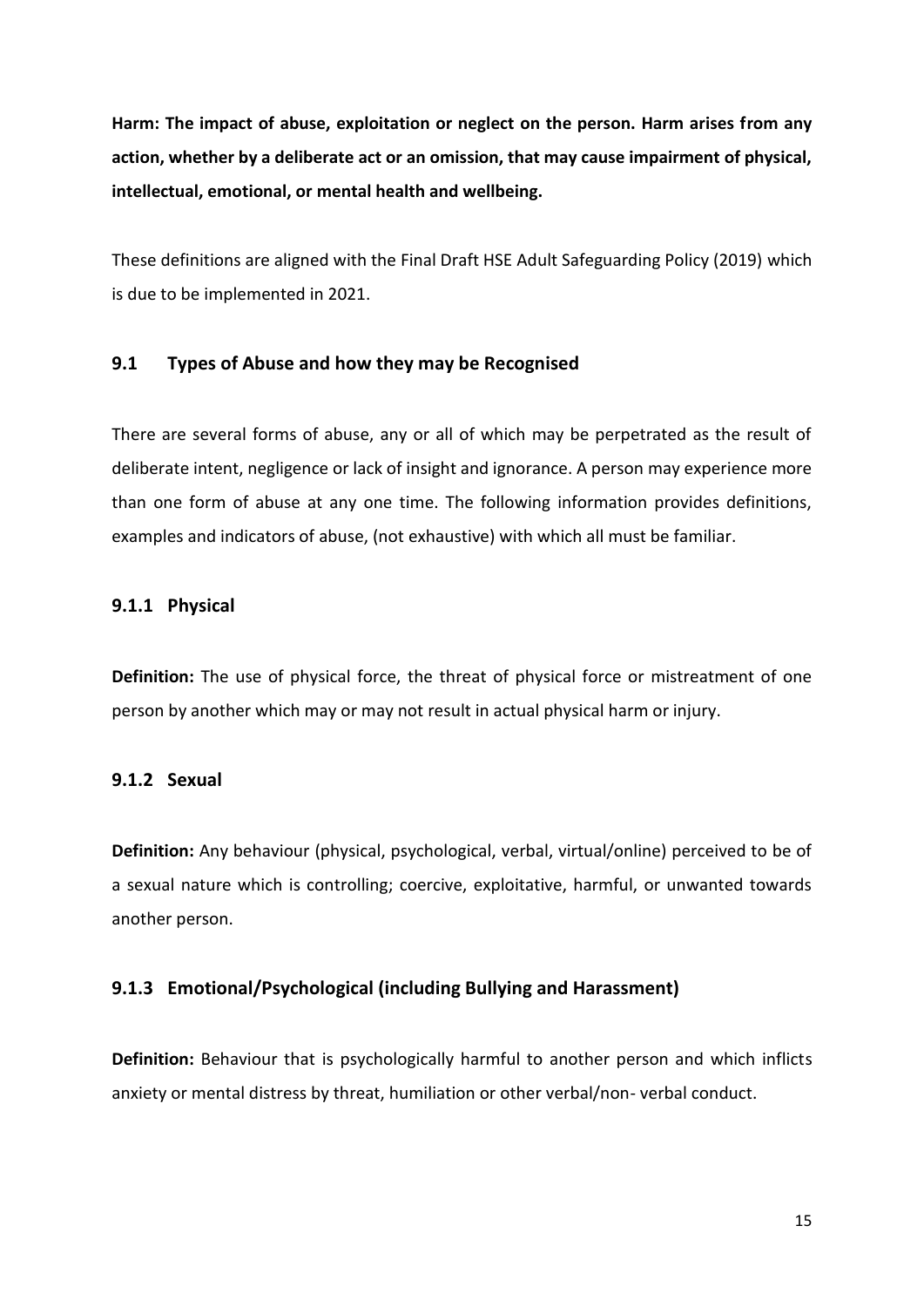#### <span id="page-15-0"></span>**9.1.4 Financial or material abuse**

**Definition:** The unauthorised and improper use of funds, property or any resources including pensions, or others statutory entitlements or benefits. Financial abuse involves an act or acts where a person is deprived of control of their finances or personal possessions or exploited financially by another person or persons.

## <span id="page-15-1"></span>**9.1.5 Organisational**

**Definition:** The mistreatment of people brought about by the poor or inadequate care or support or systemic poor practices that affect the whole care setting. This can occur in any organisation or service, within and outside Health and Social Care provision. Organisational abuse may occur within a culture that denies, restricts or curtails privacy, dignity, choice and independence. It involves the collective failure of a service provider or an organisation to provide safe and appropriate services and includes a failure to ensure that the necessary preventative and/or protective measures are in place. Organisational abuse can be brought about by poor or inadequate care or support services, or systematic poor practice that affects the whole care setting. It can occur when an individual's wishes and needs are sacrificed for the smooth running of a group, service or organisation.

#### <span id="page-15-2"></span>**9.1.6 Neglect**

**Definition:** The withholding of or failure to provide appropriate and adequate care and support which is required by another person. It may be through a lack of knowledge or awareness, or through a failure to take reasonable action given the information and facts available to them at the time.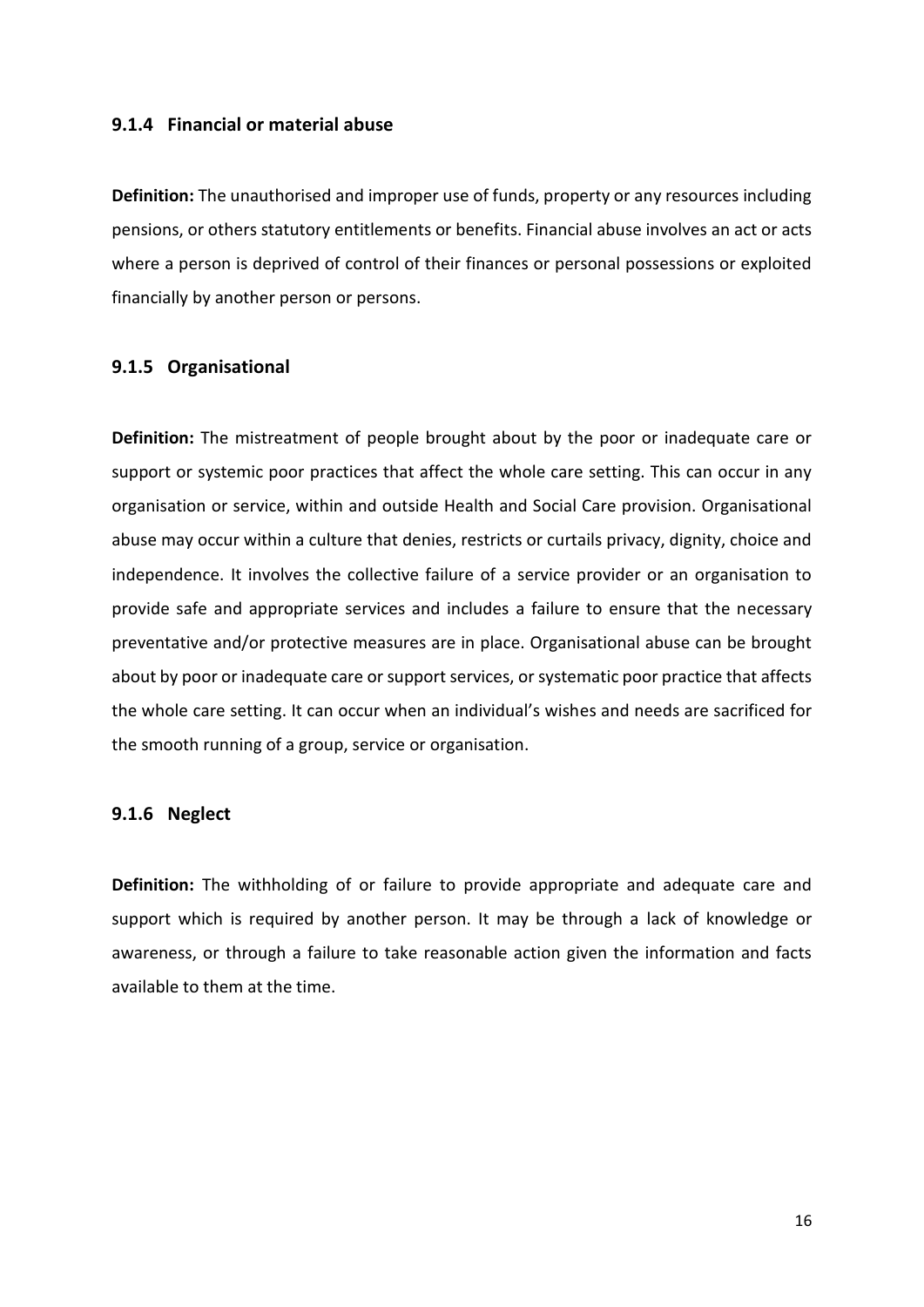## <span id="page-16-0"></span>**9.1.7 Discriminatory**

**Definition:** Unequal treatment, harassment or abuse of a person based on age, disability, race, ethnic group, gender, gender identity, sexual orientation, religion, family status or membership of the travelling community.

## <span id="page-16-1"></span>**9.1.8 Online or Digital Abuse**

**Definition:** An abusive or exploitative interaction occurring online or in a social media context.

## <span id="page-16-2"></span>**9.1.9 Human trafficking/Modern Slavery**

**Definition:** Human trafficking/modern slavery involves the acquisition and movement of people by improper means, such as force, threat or deception, for the purposes of exploiting them. It can take many forms, such as domestic servitude, forced criminality, forced labour, sexual exploitation and organ harvesting.

## **9.2 Contexts and Settings of Abuse**

Abuse can happen in many different contexts or settings (Appendix 1) including the following:

- Familial Abuse Abuse by a family member.
- Professional Abuse Misuse of power and trust by all Crann workers, health and social care professionals and a failure to act on suspected abuse, poor care practice or neglect.
- Stranger Abuse Abuse by someone unfamiliar to the adult
- Abuse between Peers (service user to service user) Harm perpetrated upon one adult learner by another adult. In relation to the response to such a context, it is important to consider contextual factors such as impact, intent, decision making capacity, behaviour support and any other relevant arrangements.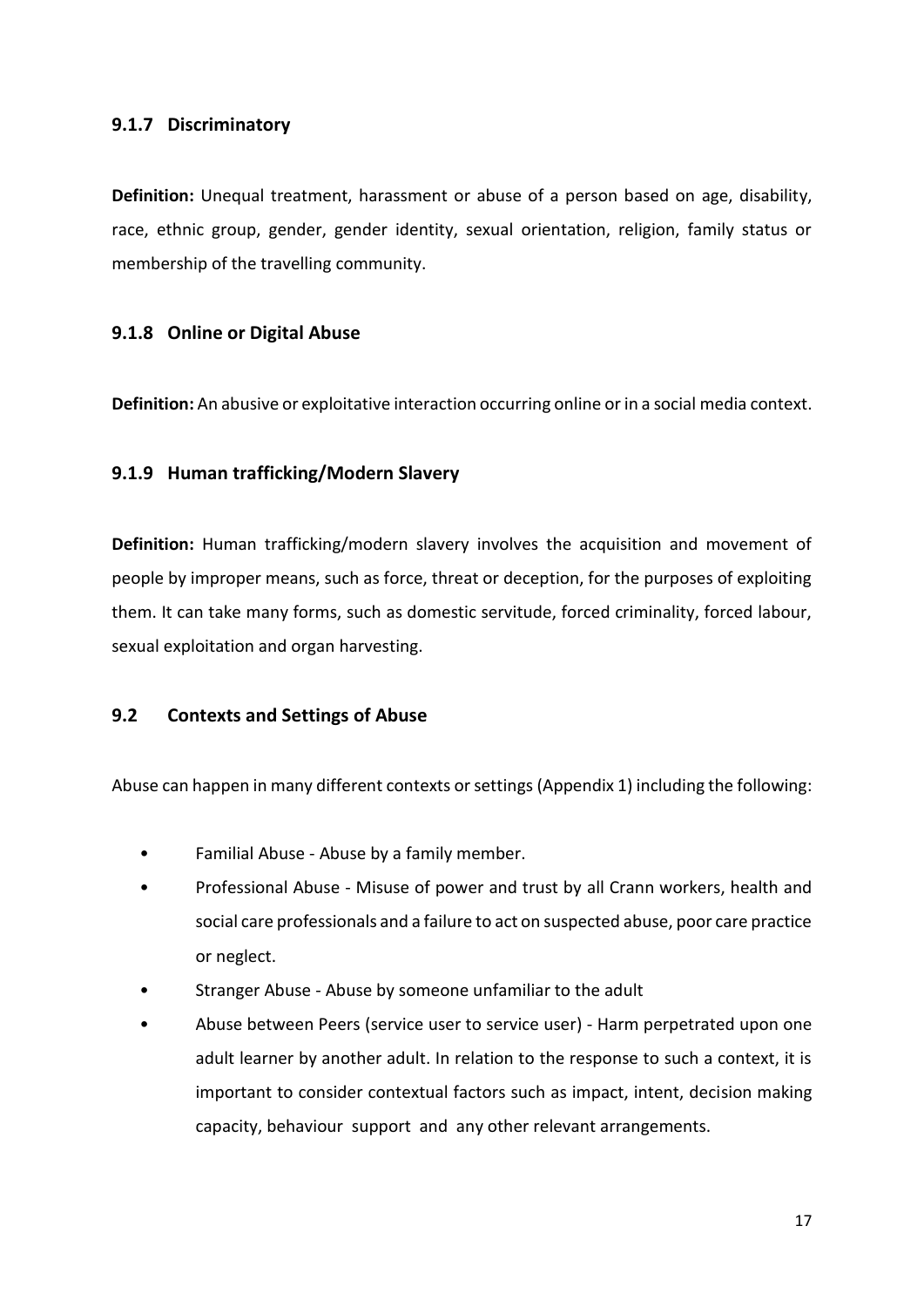The Crann Centre recognises that abuse can happen at any time, in any setting and therefore has provided a procedural process for all workers to respond and report their concerns of abuse or the risk of abuse to adults at risk. These procedures are outlined in Section 11 of this policy.

# <span id="page-17-0"></span>**10. Safeguarding and Risk Management**

The Crann Centre has effective procedures for assessing and managing risks with regard to safeguarding. (Refer to The Crann Centre's Risk Assessment and Management Policy and Procedure). In assessing and managing risks, the aim is to minimise the likelihood of risk or its potential impacts while respecting an ambition that the individual is entitled to live a normalised life to the fullest extent possible. In safeguarding terms, the aim of risk assessment and management is to prevent abuse occurring, to reduce the likelihood of it occurring and to minimise the impacts of abuse by responding effectively if it does occur.

No endeavour, activity or interaction is entirely risk‐free and, even with good planning, it may not be possible to completely eliminate risks. Risk assessment and management practice is essential to reduce the likelihood and impact of identified risks. As well as considering the dangers associated with risk, the potential benefits of risk‐taking have to be considered.

Key risk management considerations are:

- The assessment and management of risk should promote independence, real choices and social inclusion of adults.
- Risks change as circumstances change.
- Risk can be minimised but not eliminated.
- Identification of risk carries a duty to manage the identified risk.
- Involvement with adults, their families (where appropriate), advocates and practitioners from a range of services and organisations helps to improve the quality of risk assessments and decision making.
- Defensible decisions are those based on clear reasoning.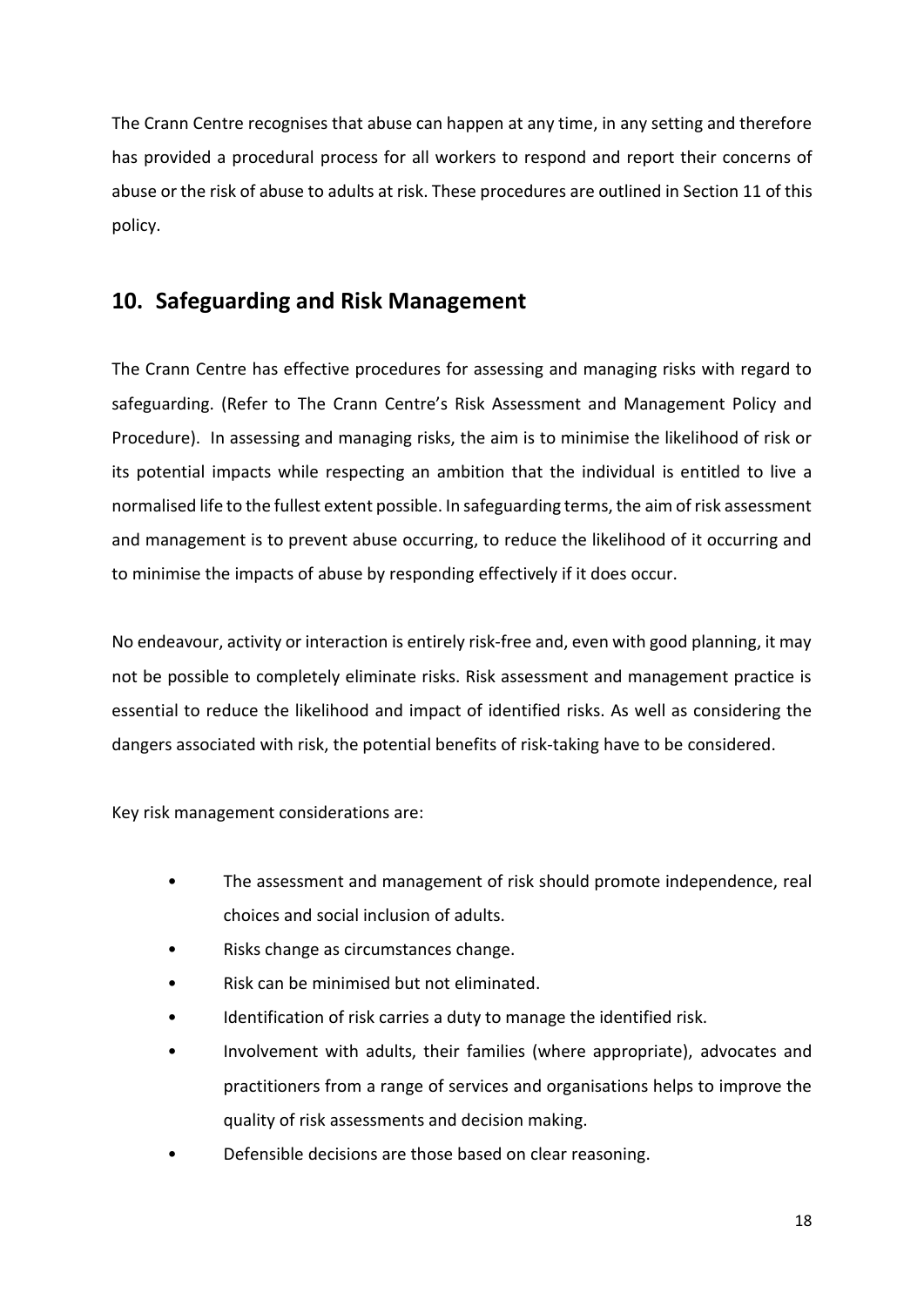- Risk-taking can involve everybody working together to achieve desired outcomes.
- The standards expected of all must be made clear by their organisation.
- Sensitivity should be shown to the experience of people affected by any risks that have been taken and where an event has occurred.

# <span id="page-18-0"></span>**11. Procedures for Responding to Concerns of Abuse to an Adult at Risk**

This procedure applies to all workers in the Crann Centre. It is the duty of all workers to be familiar with this policy and procedures.

All workers have a responsibility to recognise indicators of abuse, raise a concern and respond appropriately. It is essential that adults should be facilitated to communicate in their preferred communication method, to ensure that their will and preferences are heard.

Concerns or allegations of abuse may come to light in one of a number of ways:

- Direct observation of an incident of abuse
- Disclosure by the adult themselves
- Disclosure by a relative/friend
- Observation of signs or symptoms of abuse
- Anonymous reporting
- Concerns raised through a complaint process
- During the course of engagement with the adult

Alleged abuse can take place anywhere. If unsure that an incident may constitute abuse or warrants actions, the HSE Safeguarding and Protection Team is available for consultation.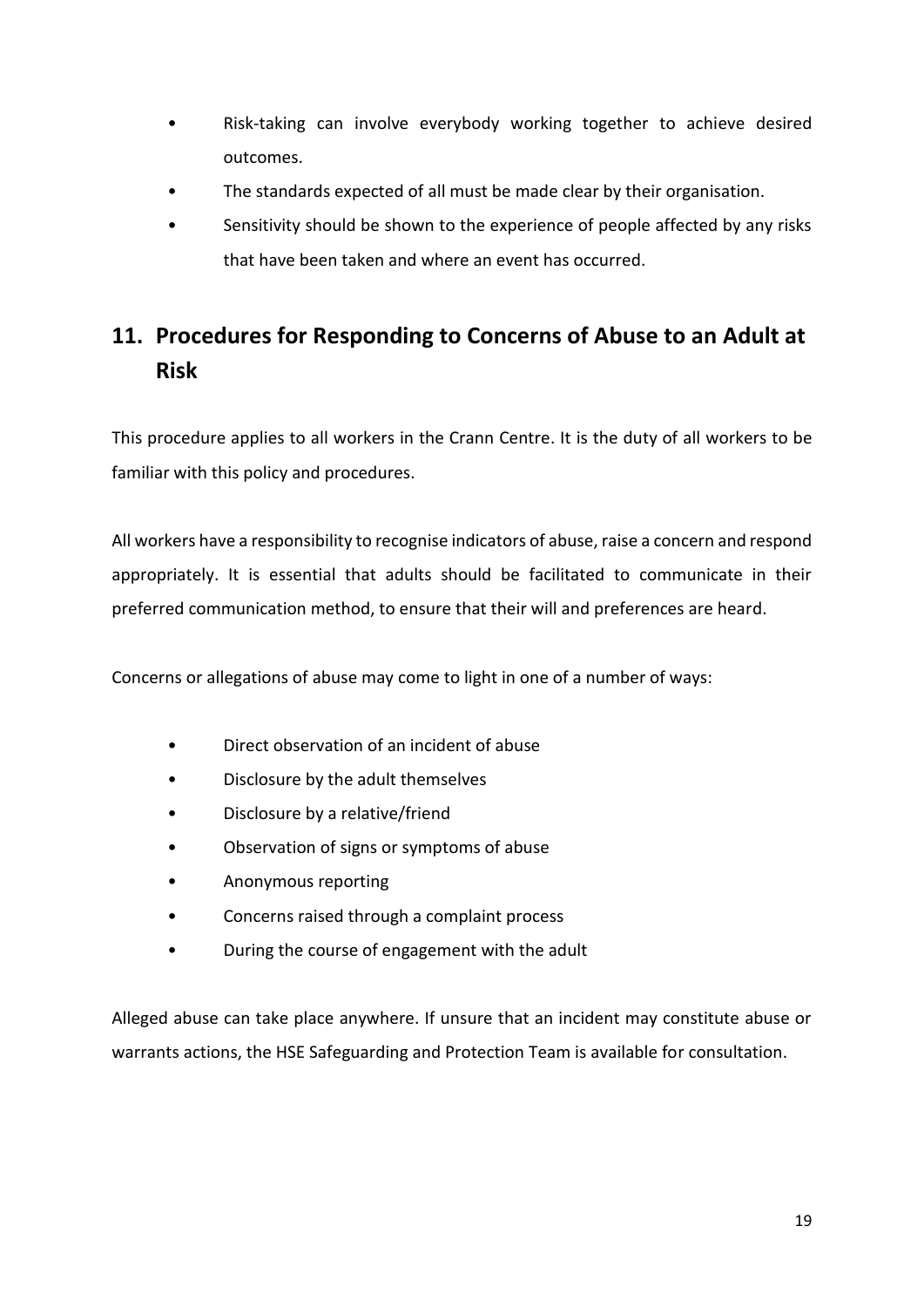## **Remember:**

- **Safeguarding is everyone's responsibility.**
- **Everyone must have a zero-tolerance approach to any form of abuse.**
- **The duty to report safeguarding concerns rests with the person who has the concern.**
- **There should be no delay in reporting a safeguarding concern.**
- **It is necessary to ensure the immediate safety of the adult at risk of abuse.**

Steps to be taken on the **same day** when concerns come to light:

The following are key responsibilities and actions for any worker who has a concern in relation to the abuse or neglect of an adult at risk of abuse.

## **I. Take Immediate Action to Protect**

Take any immediate actions to safeguard anyone at immediate risk of harm including seeking, for example, emergency medical assistance or the assistance of An Garda Síochána, as appropriate.

## **II. Listen, Reassure and Support**

If the adult at risk of abuse has made a direct disclosure of abuse or is upset and distressed about an abusive incident, listen to what he/she says and ensure he/she is given the support needed. It is important to engage with the adult in their preferred communication method. Advise the adult of the concern as you understand it and always seek to ascertain their will and preference.

It is important not to:

- Appear shocked or display negative emotions
- Press the individual for details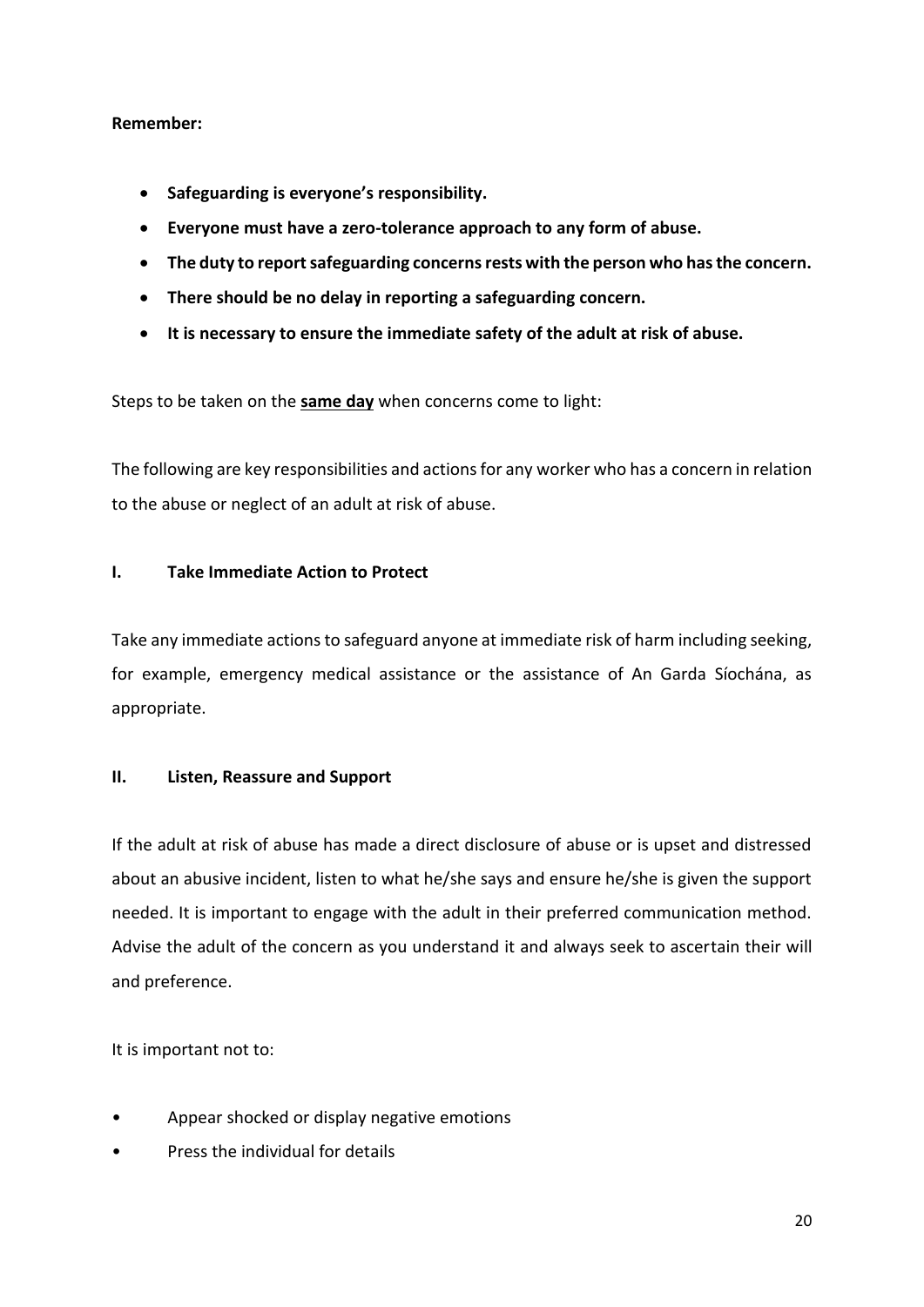- Make judgments
- Promise to keep secrets
- Give sweeping reassurances

## **III. Report and Inform**

For all workers in the Crann Cente, the safeguarding coordinator and the line manager must be notified of the concern on the same day, with a clear written record to be completed without delay. If the adult at risk of abuse is in a HSE or HSE funded service then the Crann Centre must inform the Designated Officer/the Safeguarding Coordinator for that service.

## **IV. Response to Possible Crime**

Where there is a concern that a criminal offence may have taken place, or a crime may be about to be committed, contact An Garda Síochána immediately.

## **V. Record and Preserve Evidence**

Preserve evidence through recording and take steps to preserve any physical evidence (if appropriate).

## **VI. Reporting to TUSLA, Child and Family Agency**

TUSLA must be notified if there is concern over the safety or welfare of a child in accordance with the Children First National Guidance for the Protection and Welfare of Children.

## **Follow Up Actions**

As soon as possible on the same day, make a detailed written record of what you have seen, been told, or have concerns about, and who you reported it to. Where possible try to make sure anyone, else who saw or heard anything relating to the concern of abuse also makes a written report.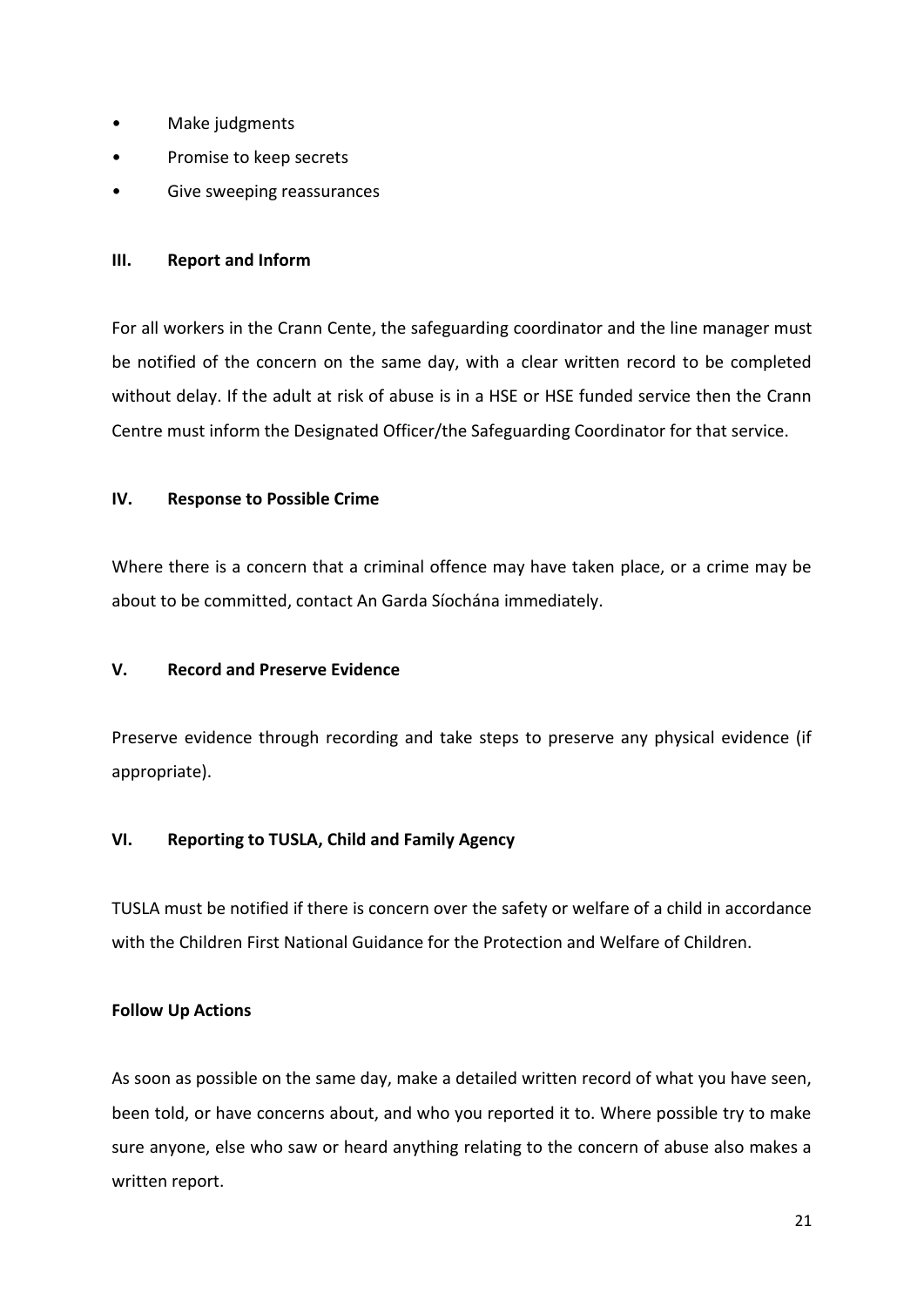The written record should include details of:

- When the disclosure was made, or when you were told about/witnessed this incident/s;
- Who was involved and any other witnesses, including service users and other workers;
- Exactly what happened or what you were told, using the person's own words, keeping it factual and not interpreting what you saw or were told;
- Any other relevant information, for example previous incidents that have caused you concern.

## Remember to:

- Include as much detail as possible
- Make sure the written account is legible and of a photocopiable quality
- Make sure you have printed your name on the report and that it is signed and dated
- Keep all records confidential, storing them in a safe and secure place until needed.

The Safeguarding Coordinator must ensure the care, safety and protection of the adult at risk of abuse and any other adults potentially at risk, where appropriate. He/she must check with the person reporting the concern as to what steps have been taken (as above) and initiate any other appropriate measures.

The Safeguarding Coordinator will refer any concern of abuse to the HSE Safeguarding and Protection Team, who will take referrals directly from the public, within one working day. The Safeguarding and Protection Team will conduct the Safeguarding Initial Assessment (SIA) and safeguarding planning, where a person has no assigned health or social care professional.

If a complaint or allegation of abuse concerns an employee, the Crann Centre will invoke the relevant HR policies and procedures which apply without delay to ensure that the employee is afforded due process. The application of the appropriate HR policy /procedure in respect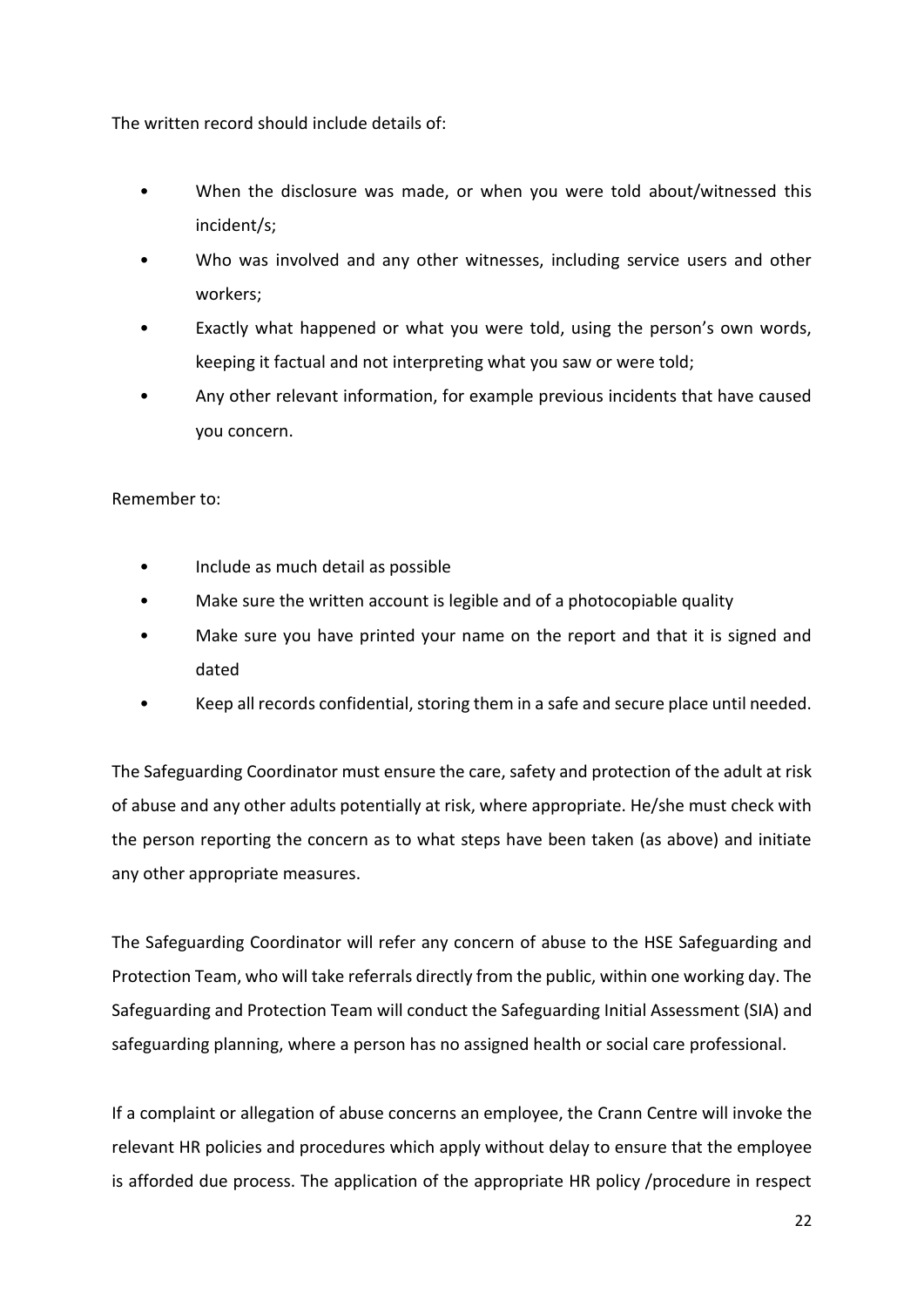of an employee against whom an allegation or complaint has been made is a separate process from the taking of any timely safeguarding measures that may be necessary for the safety and welfare of the adult. In addition, matters can be considered in line with other HR policies, including the Crann Centre Code of conduct, as required.

# <span id="page-22-0"></span>**12. Sharing Information with Statutory Agencies**

Data protection legislation including the General Data Protection Regulation (the GDPR) and the Data Protection Act 1988 to 2018 (together the "Legislation") provide rules which apply to the collection, use and processing of personal information concerning individuals ("data subjects").

In adult safeguarding, situations arise where the sharing of information does not always require consent to process the personal data of the adult. In these situations, certain conditions are met and there is a legal basis for processing such personal data.

A person raising a safeguarding concern should, as appropriate, be informed that disclosures of information to others, including An Garda Síochána and the HSE, can occur where certain considerations pertain including situations where:

- An adult at risk is the subject of repeated abuse
- The risk of further abuse exists
- There is reason to believe that a crime may have been committed
- There is a risk of abuse to another person(s) in a vulnerable situation
- There is reason to believe that the person alleged to be causing concern is a risk to themselves/others
- There is an existing legal obligation to report such as Criminal Justice (Withholding of Information on Offences against Children and Vulnerable Persons) Act 2012.

While respecting an adult's right to self-determination, situations can arise where information is suggestive of abuse and/or a crime, although the adult with decision-making capacity has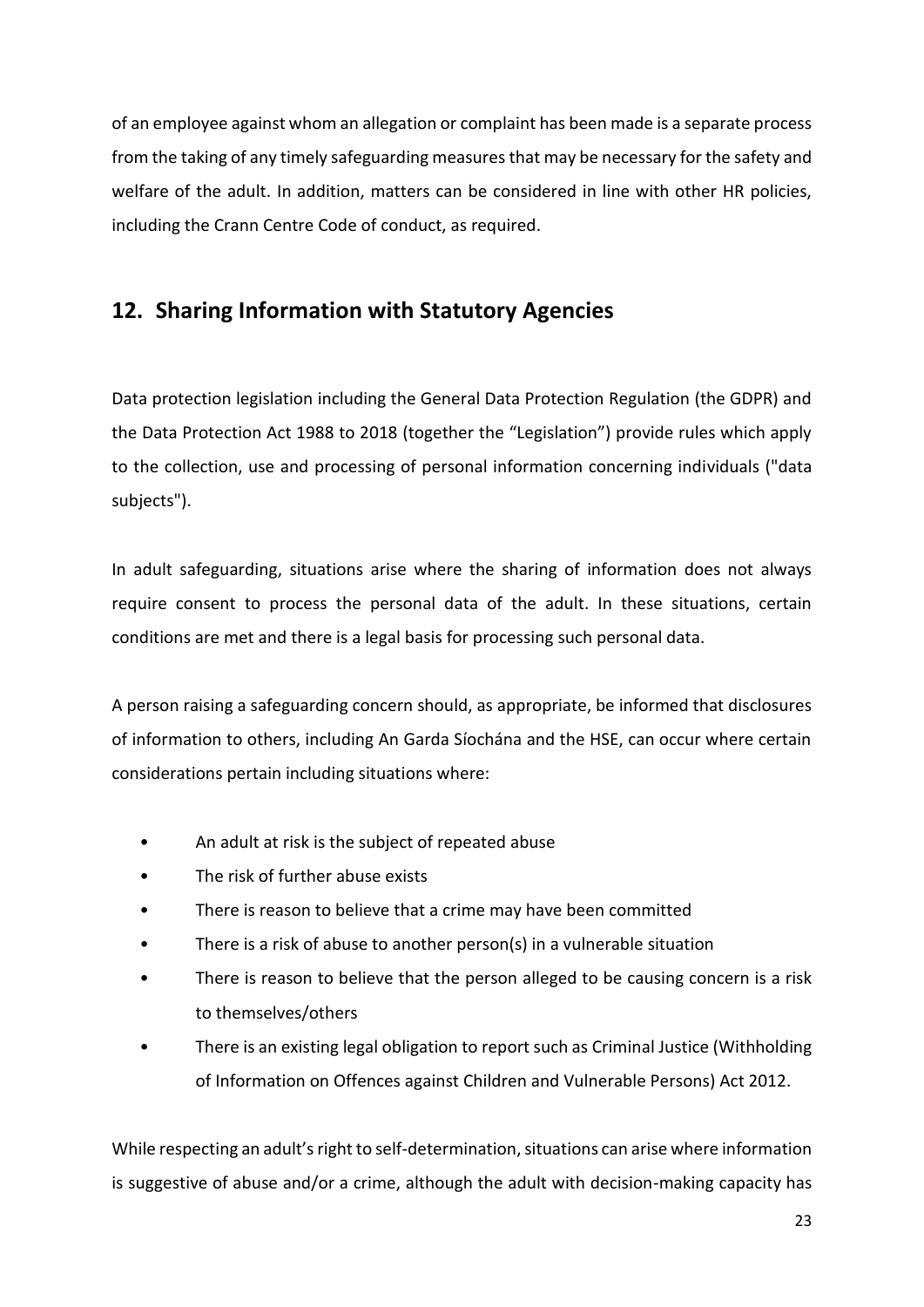indicated that they do not wish for a safeguarding intervention or wish to make a statement of complaint. In the event that the threat or the risk of abuse is of a serious nature to the adult or another person, the Safeguarding Lead can consult with the HSE Safeguarding and Protection team for advice and guidance.

When sharing information regarding a concern of abuse, it is essential to be clear whether the adult is at immediate and serious risk of abuse. If this is the case, it is essential to outline the protective actions to be taken and already in place. The will and preference of the adult at risk, where these have been, or can be ascertained, have to be included. (Refer to the Crann Centre Information Management Practice Guidance).

## <span id="page-23-0"></span>**13. Decision Making Capacity and Consent**

The Crann Centre is committed to the principles and requirements of the Assisted Decision Making (Capacity) Act 2015 and once it commences in law this section of the policy will be updated accordingly.

All persons should be supported to act according to their own wishes. Only in exceptional circumstances (and these should be communicated to the adult when they occur) should decisions and actions be taken that conflict with a person's wishes, for example to meet a legal responsibility to report or to prevent immediate and significant harm. As far as possible, people should be supported to communicate their concerns to relevant agencies.

A key challenge arises when working with an adult at risk regarding capacity and consent. It is necessary to consider if an adult gave meaningful consent to an act, relationship or situation which is being considered as possibly representing abuse. No assumptions must be made regarding lack of capacity. (Refer to the Crann Centre Consent (Safeguarding) Policy).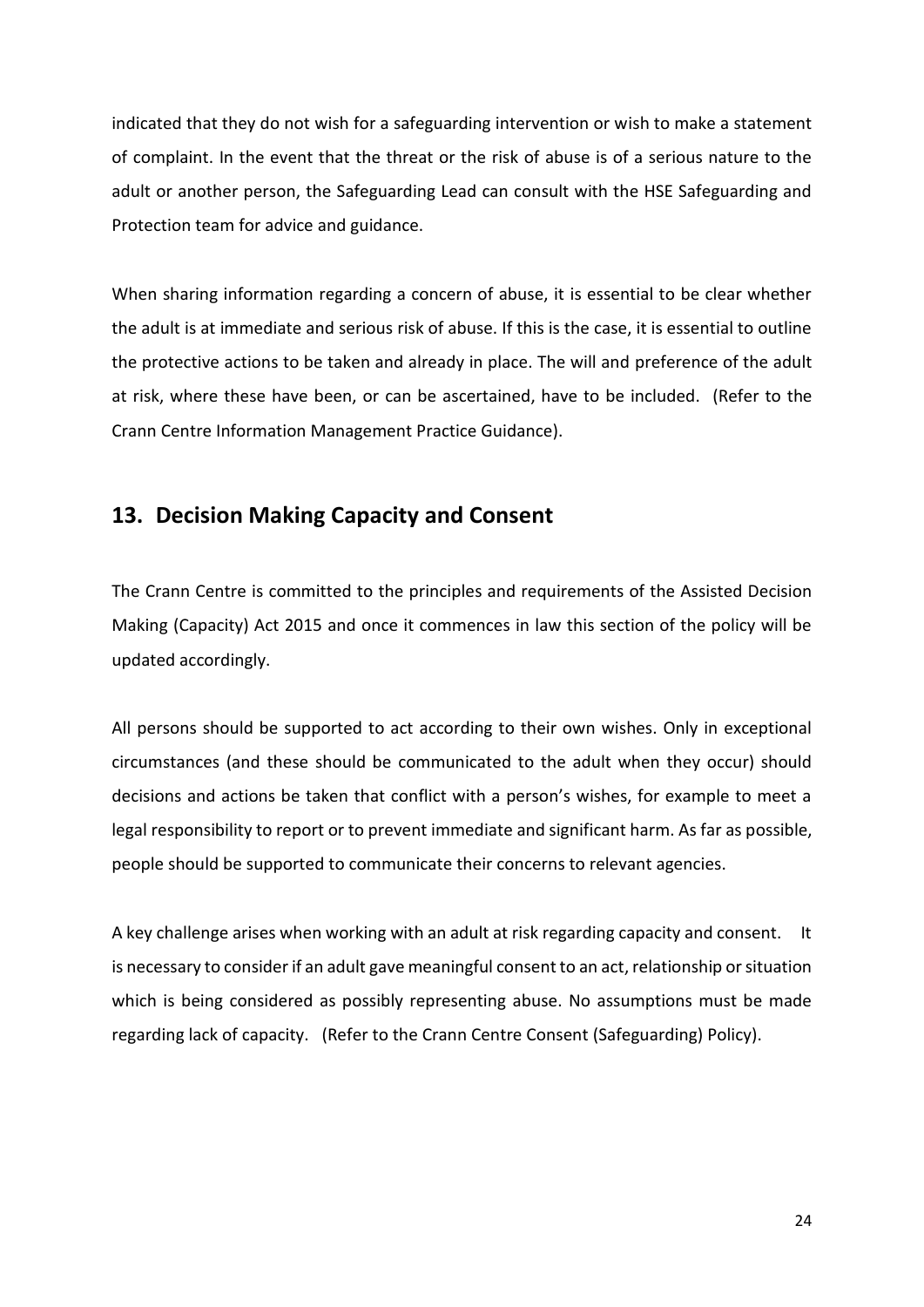# <span id="page-24-0"></span>**14. Complaints**

There is a difference between a complaint and a concern of abuse. Some complaints might raise concerns of abuse and such situations are required to be addressed by this Adult Safeguarding Policy and Procedure.

The appropriate handling of complaints is an integral part of good governance and risk management. The first step for any organisation is to ensure that proper and effective complaint handling procedures are in place. Please refer to the Crann Centre Customer Service Charter and the Crann Centre Complaints (Safeguarding) Policy.

# <span id="page-24-1"></span>**15. Anonymous and Historical Complaints**

All concerns or allegations of abuse must be reported to the Safeguarding Coordinator in the Crann Centre, regardless of the source or date of occurrence.

Critical issues for consideration include:

- The significance/seriousness of the concern/complaint.
- The potential to obtain independent information.
- Potential for ongoing risk.

In relation to historical complaints the welfare and wishes of the person and the potential for ongoing risk will guide the intervention. Any person who is identified in any complaint, whether historic or current, made anonymously or otherwise, has a right to be made aware of the information received. The HSE Safeguarding and Protection Teams and TUSLA Child and Family Agency can advise and guide on the most effective course of action, depending on the level of current risk to adults and children.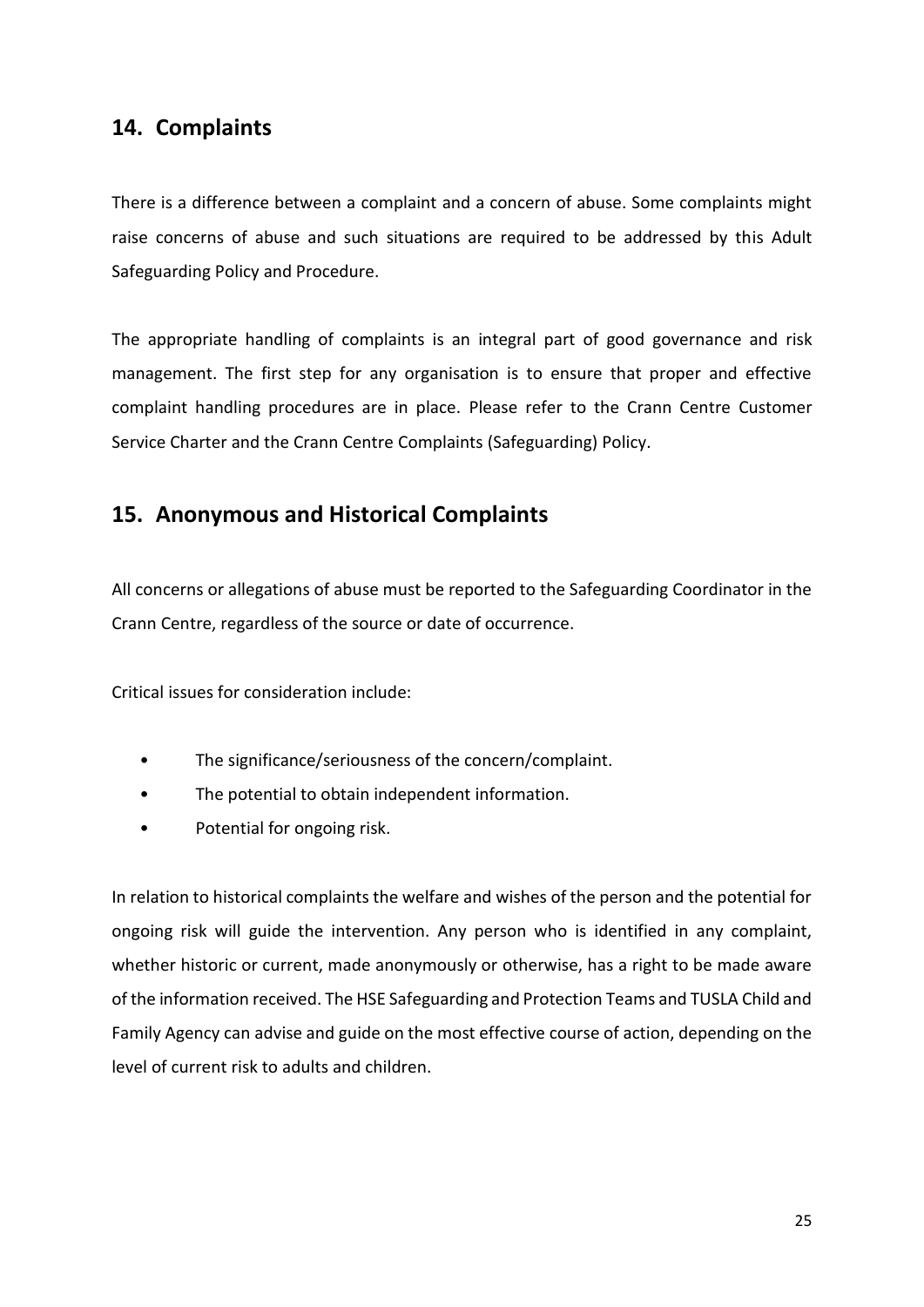# <span id="page-25-0"></span>**16. Record Management**

It is essential to keep detailed and accurate records of concerns or allegations of abuse and of any subsequent actions taken. The Crann Centre requires workers to record their concerns by completing an internal alert form. A failure to adequately record such information and to appropriately share that information in accordance with this policy is a failure to adequately discharge a duty of care.

Personal data relating to an adult at risk will be retained by in line with the requirements of GDPR and the Data Protection Acts 1988-2018.

It is the responsibility of Crann Centre Ltd Management and Board to ensure that policies and procedures are in place and operating effectively. This policy and procedure will be reviewed every two years or sooner if there has been a material change in any issues to which it refers.

# <span id="page-25-1"></span>**17. Implementation and Review.**

It is the responsibility of the Crann Centre management and Board to ensure that policies and procedures are in place and operating effectively. This policy and procedure will be reviewed every two years or sooner if there has been a material change in any issues to which it refers.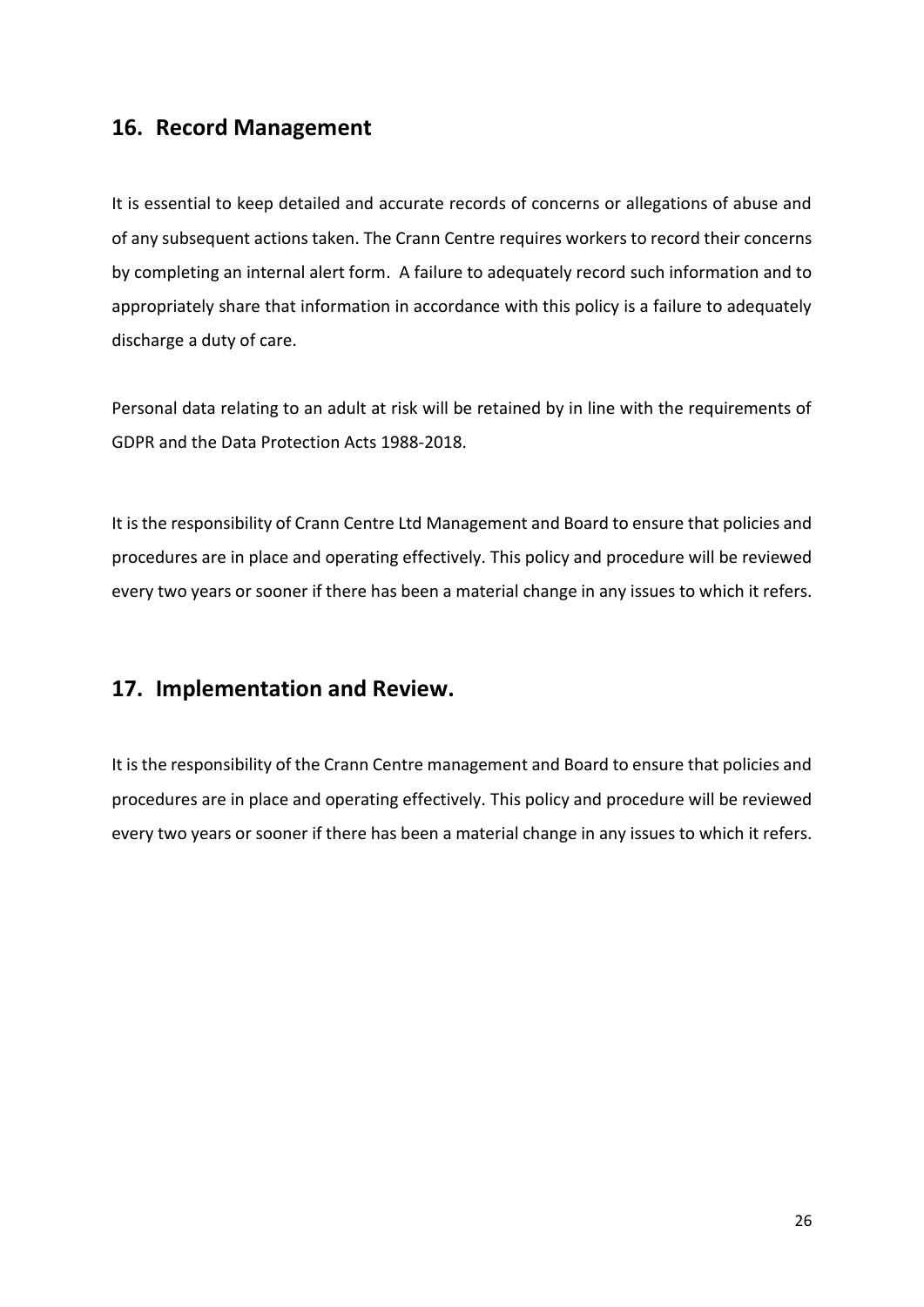## <span id="page-26-0"></span>**18. Appendix One - DEFINITIONS AND CATEGORIES OF ABUSE**

There are several forms of abuse, any or all of which may be perpetrated as the result of deliberate intent, negligence or lack of insight and ignorance. A person may experience more than one form of abuse at any one time. The following information provides definitions, examples and indicators of abuse, (not exhaustive) with which all must be familiar.

#### **Type of Abuse: Physical**

**Definition** The use of physical force, the threat of physical force or mistreatment of one person by another which may or may not result in actual physical harm or injury.

**Examples** Physical abuse includes hitting, slapping, pushing, shaking, burning, scalding, pulling hair, kicking, exposure to heat or cold, force-feeding, misuse of medication, inappropriate restraint or sanctions. Physical abuse includes all forms of physical force contact which results in harm to another person including excessive force in the delivery of personal care, forced feeding, rough handling, unwarranted physical pressure (gripping, squeezing) shaking, misuse of incontinence wear, hitting with a weapon or implement, misuse of medication, failing to give medication, poisoning, restricting activities or forcing activities. Includes inappropriate deprivation of liberty (e.g. being locked in/forced confinement in an area), denied treatment or experiencing threat of physical violence.

**Indicators** Unexplained signs of physical injury – bruises, cuts, scratches, burns, sprains, fractures, dislocations, hair loss, missing teeth. Unexplained/long absences at regular placement. Service user appears frightened, avoids a person, demonstrates new atypical behaviour; asks not to be hurt.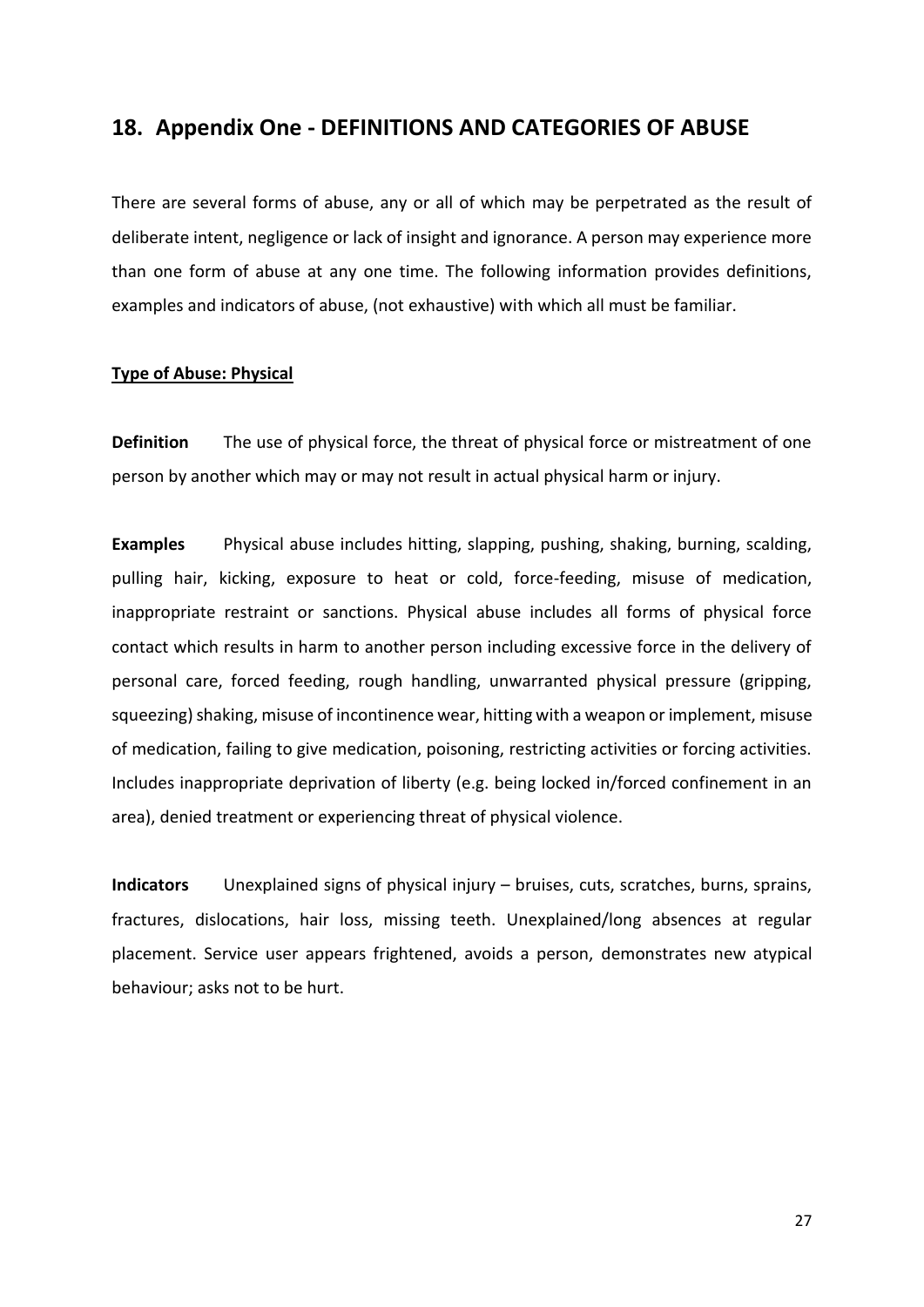#### **Type of Abuse: Sexual**

**Definition** Any behaviour (physical, psychological, verbal, virtual/online) perceived to be of a sexual nature which is controlling; coercive, exploitative, harmful, or unwanted towards another person.

**Examples** Abusive acts of a sexual nature include but are not limited to rape and sexual assault, indecent exposure, intentional touching, fondling, molesting, sexual harassment or sexual acts to which the adult has not consented, or could not consent, or to which he or she was compelled to consent. Sexual violence and abuse can take many forms and may include non- contact sexual activities, such as indecent exposure, stalking, grooming. It may involve physical contact, including but not limited to non-consensual penetrative sexual activities or non-penetrative sexual activities, such as intentional touching (known as groping), exposure of the sexual organs and any sexual act intentionally performed in the presence of another without their consent. Examples of behaviours include inappropriate touch anywhere, masturbation of either or both persons, penetration or attempted penetration of the vagina, anus or mouth, with or by a penis, fingers or other objects. Exposure to pornography or other sexually explicit and inappropriate material enforced witnessing of sexual acts, sexual media harassment. Inappropriate and sexually explicit conversations, remarks, threats, intimidation, inappropriate looking/ touching, sexual teasing/innuendo, grooming, taking sexual photographs/video footage, making someone watch sexual acts/pornography, making someone participate in sexual acts. Includes digital/social media and online sexual abuse/ production of sexual images. Female genital mutilation (FGM) is considered a form of both physical and sexual abuse.

**Indicators** Trauma to the genitals, breast, rectum, mouth, injuries to face, neck, abdomen, thighs, buttocks, STIs and human bite marks. An adult demonstrates atypical behaviour patterns such as sleep disturbance, incontinence, aggression, changes in eating patterns, inappropriate or unusual sexual behaviour and anxiety attacks. Indicators of sexual exploitation would include poor concentration, withdrawal, sleep disturbance. Other indicators include excessive fear/apprehension of, or withdrawal from, relationships. Fear of

28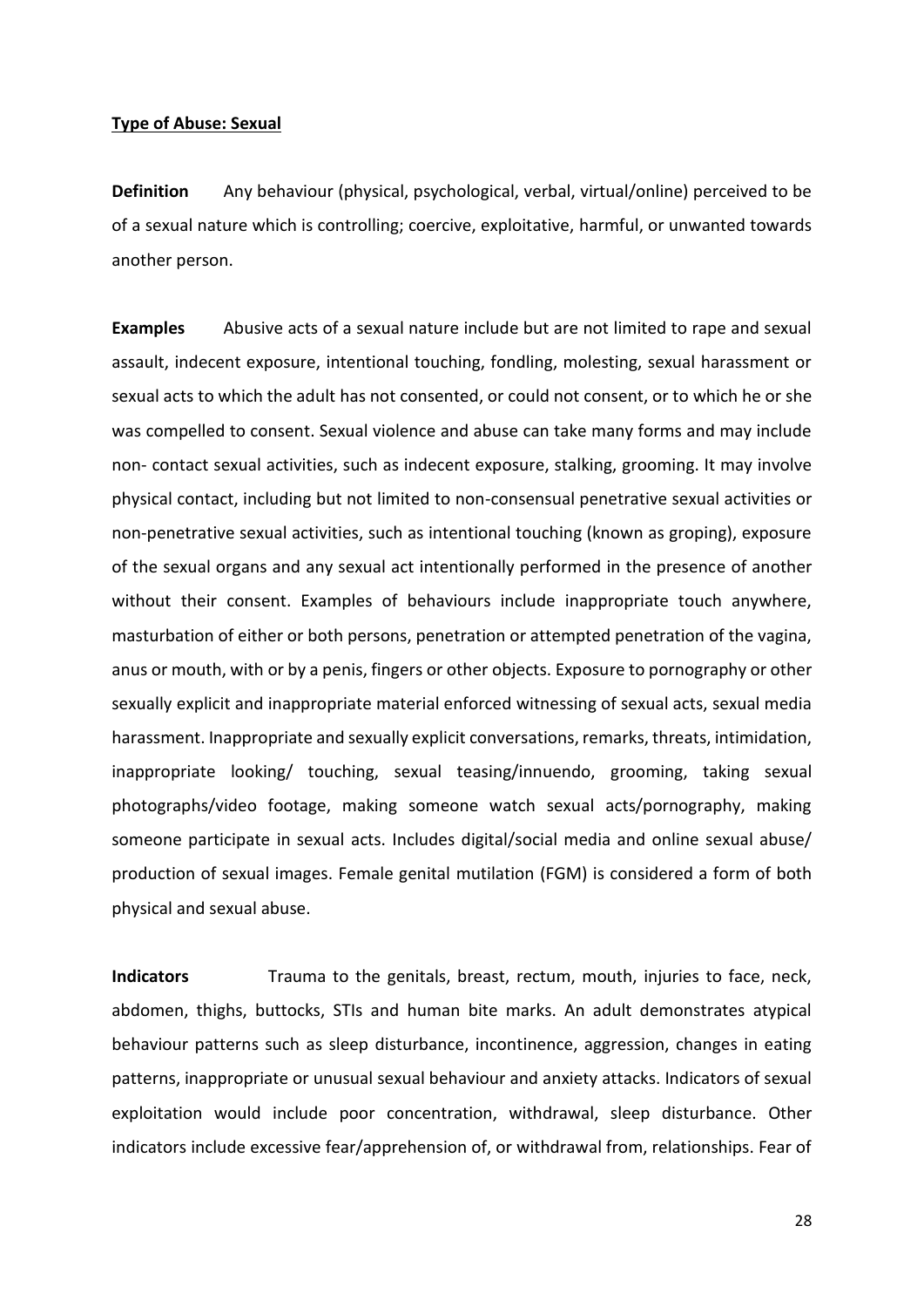receiving help with personal care and reluctance to be alone with a particular person could also be indicators.

#### **Type of Abuse: Emotional/Psychological (including Bullying and Harassment)**

**Definition** Behaviour that is psychologically harmful to another person and which inflicts anxiety or mental distress by threat, humiliation or other verbal/non- verbal conduct.

**Examples** Emotional or psychological abuse includes failing to value the individual, abuse of power in which the perpetrator places their opinion/view/judgement as superior to the individual, harsh value judgements, conveying to the individual that they are worthless, unloved, inadequate, or a nuisance. Abusive acts of a psychological nature include, but are not limited to threats of harm or abandonment, deprivation of contact, humiliation, blaming, controlling, intimidation, coercion, harassment, verbal abuse, isolation or withdrawal from services or supportive networks, patronising approaches to care and support for example 'elder speak' or spoken to like a child, intolerance of religious beliefs, intolerance of cultural beliefs, and in the case of married/cohabiting couples denying the right to shared and appropriate accommodation. Failure to show interest in or provide opportunities for a person's emotional development or need for social interaction. Outpacing – where information /choices are provided too fast for the adult to understand, putting them in a position to do things or make choices more rapidly than they can tolerate. Denying the individual the opportunity to express their views in a manner which is comfortable to them, deliberately silencing them or ignoring them or their communications written or spoken, making a subjective comment about the way an individual chooses to express themselves, imposing unrealistic expectations on the individual. Behaviours include deprivation of liberty, persistent criticism, sarcasm, humiliation, hostility, intimidation or blaming, shouting, cursing or invading someone's personal space. Unresponsiveness, not responding to calls for assistance or deliberately responding slowly to a call for assistance. Includes risk of abuse via technology.

**Indicators** Mood swings, incontinence, obvious deterioration in health, sleeplessness, feelings of helplessness/hopelessness, extreme low self-esteem, tearfulness, self-abuse or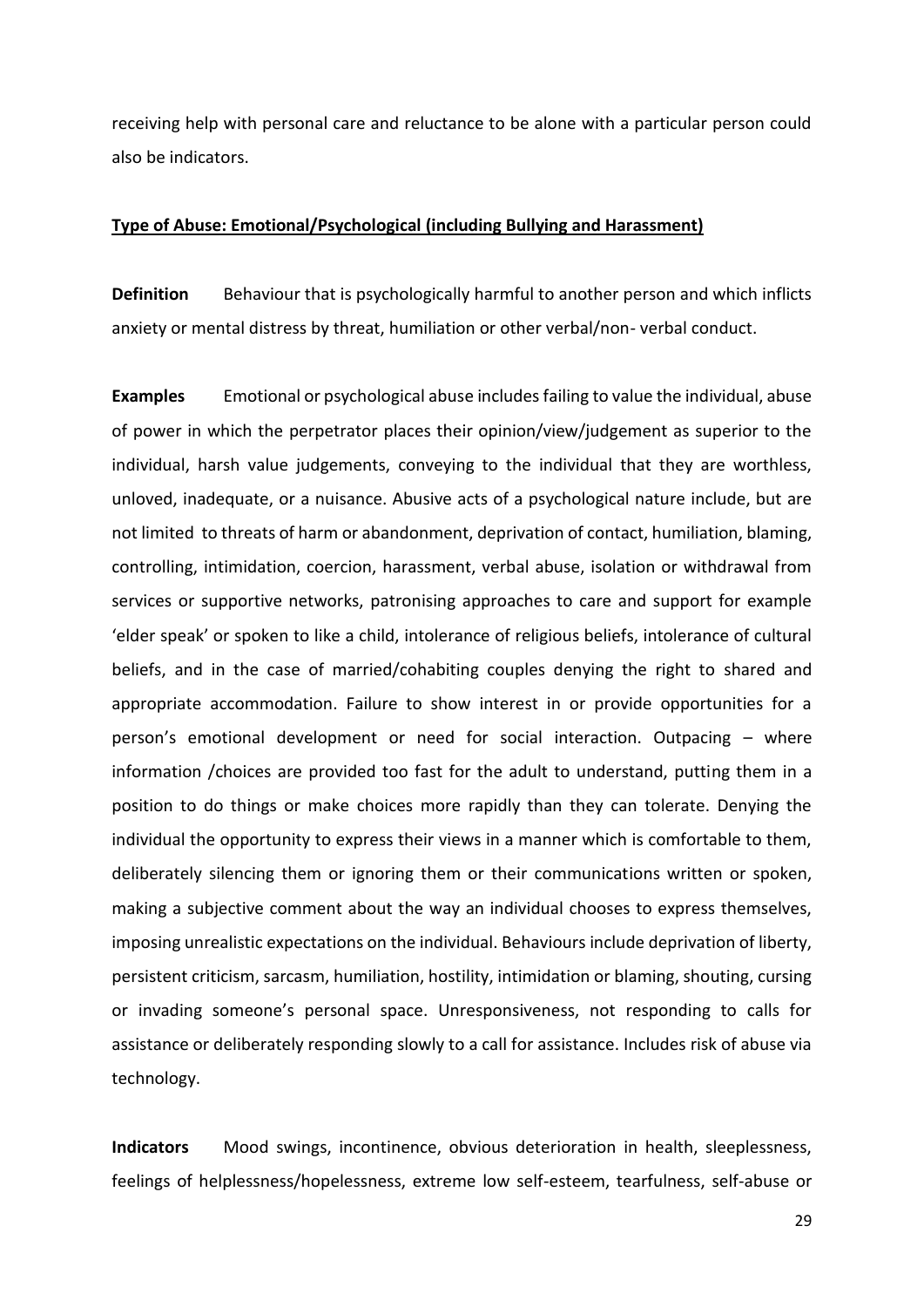self-destructive behaviour. Challenging or extreme behaviours; anxious, aggressive, passive or withdrawn. The carer-person in need of care relationship may be vulnerable to abuse in both directions, neither deliberate but can be very harmful. Co-dependent relationships need to be considered as a new phenomenon with adults at risk of abuse and a potential risk from relatives with mental health or addiction issues.

#### **Type of Abuse: Financial or material abuse**

**Definition** The unauthorised and improper use of funds, property or any resources including pensions, or others statutory entitlements or benefits. Financial abuse involves an act or acts where a person is deprived of control of their finances or personal possessions or exploited financially by another person or persons.

**Examples** This may include theft, coercion, fraud, undue pressure in connection with wills, property, inheritance or financial transactions, or the misuse or misappropriation of property, possessions or benefits. It may also involve the misuse of power of attorney, and not contributing to household costs where this was previously agreed. Misusing or stealing the person's property, possessions or benefits, mismanagement of bank accounts, cheating the service user, manipulating the service user for financial gain or putting pressure on the service user in relation to wills property, inheritance and financial transactions. Examples include theft, fraud, exploitation, the misuse of property, possessions, bank accounts, grants, cash or benefits; internet scamming, phone scamming, putting someone under pressure in relation to their financial arrangements or property, including wills; denial of access to money or property, not contributing to household costs, use of bank and credit cards without permission, running up debts, forged signatures, deliberately overcharging for services activities/required treatments/therapies.

**Indicators** No control over personal funds or bank accounts, misappropriation of money, valuables or property, no records or incomplete records of spending, discrepancies in the service user's internal money book, forced changes to wills, not paying bills, refusal to spend money, insufficient monies to meet normal budget expenses, etc.

30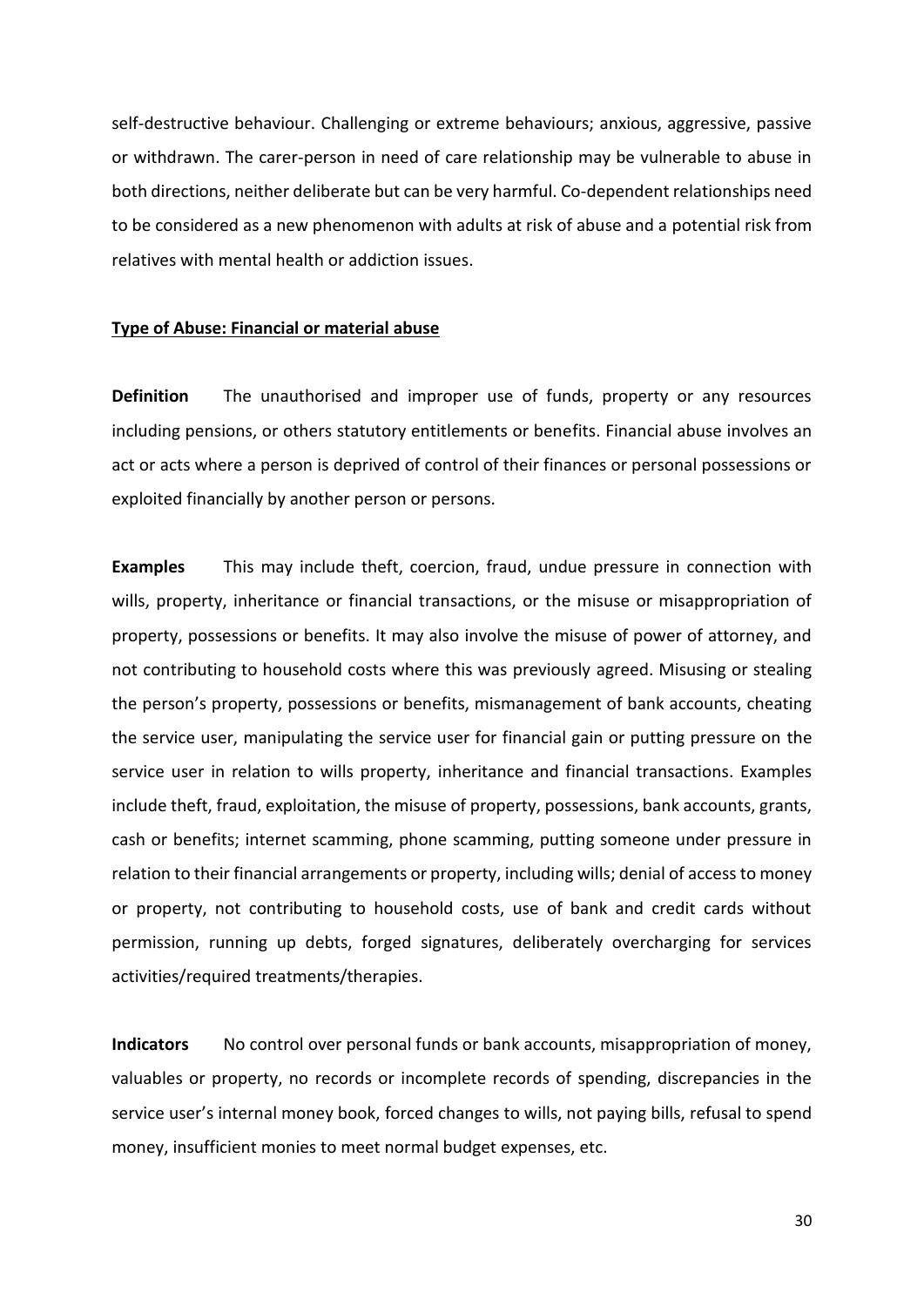#### **Type of Abuse: Organisational**

**Definition** The mistreatment of people brought about by the poor or inadequate care or support or systemic poor practices that affect the whole care setting. This can occur in any organisation or service, within and outside Health and Social Care provision. Organisational abuse may occur within a culture that denies, restricts or curtails privacy, dignity, choice and independence. It involves the collective failure of a service provider or an organisation to provide safe and appropriate services and includes a failure to ensure that the necessary preventative and/or protective measures are in place. Organisational abuse can be brought about by poor or inadequate care or support services, or systematic poor practice that affects the whole care setting. It can occur when an individual's wishes and needs are sacrificed for the smooth running of a group, service or organisation.

**Examples** It can be a one-off incident or repeated incidents; it can be neglect or poor standards of professional practice, which might be because of culture, structure, policies, processes or practices within the organisation. Systematic and repeated failures culturally inherent within the organisation or service may be considered as organisational abuse. It can result in a failure to afford people the opportunity to engage socially and be involved in hobbies/activities that are meaningful to them, which in turn results in a failure for their psycho-social needs to be met. It can occur when service users are treated collectively rather than as individuals. Service user's right to privacy and choice not respected. Staff talking about the service users personal or intimate details in a manner that does not respect a person's right to privacy.

**Indicators** Inflexible regimes and rigid routines which violate the dignity and human rights of the adults and place them at risk of harm. Lack of, or poor-quality staff supervision and management. High staff turnover. Lack of training of staff and volunteers. Poor staff morale. Poor record keeping. Poor communication with other service providers. Lack of personal possessions and clothing, being spoken to inappropriately, etc. Weak governance of staff and breaches of professional codes of practices can be indicatives of institutional abuse. The absence of visitors, family and friends discouraged from visiting, lack of flexibility and choice for service users.

31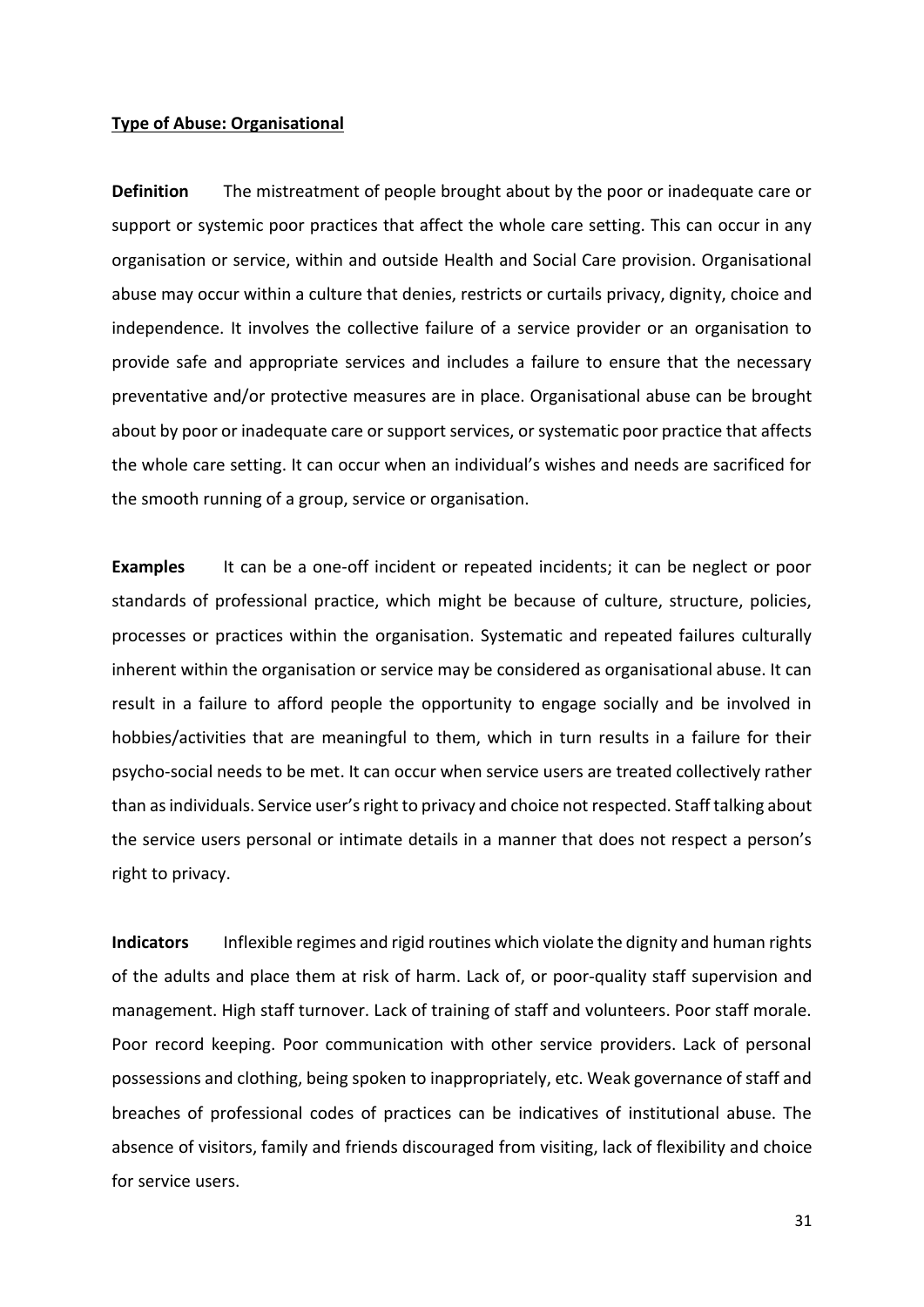#### **Type of Abuse: Neglect**

**Definition** The withholding of or failure to provide appropriate and adequate care and support which is required by another person. It may be through a lack of knowledge or awareness, or through a failure to take reasonable action given the information and facts available to them at the time.

**Examples** Neglect and acts of omission include ignoring medical or physical care needs, failure to provide access to appropriate health, social care or educational services, the withholding of the necessities of life such as medication, social activities, leisure/ educational opportunities or adequate nutrition and heating. Neglect includes ignoring need, either physical or medical, knowing that a need exists, but choosing to not address that need, thereby leaving the person at risk of deterioration in health and wellbeing. Neglect includes withdrawing or not giving help that an adult needs causing them to suffer for example malnourishment, untreated medical conditions, unclean physical appearance, improper administration of medication or other drugs, being left alone for long periods when the person requires supervision or assistance. Neglect also includes not meeting the social, psychological or spiritual needs and not addressing required environmental factors/adaptations to adequately meet the needs of the adult.

**Indicators** Poor personal hygiene, dirty and dishevelled in appearance e.g. unkempt hair and nails. Poor state of clothing. Non-attendance at routine health appointments for example dental, optical, chiropody, social isolation. Whilst there is a positive duty to provide care when in receipt of state carer's allowance there is no legal obligation on carers to continue in the caring role. Assessment of indicators needs to be mindful of identifying carer stress where the carer cannot cope or manage with the responsibilities.

#### **Type of Abuse: Discriminatory**

**Definition** Unequal treatment, harassment or abuse of a person based on age, disability, race, ethnic group, gender, gender identity, sexual orientation, religion, family status or membership of the travelling community.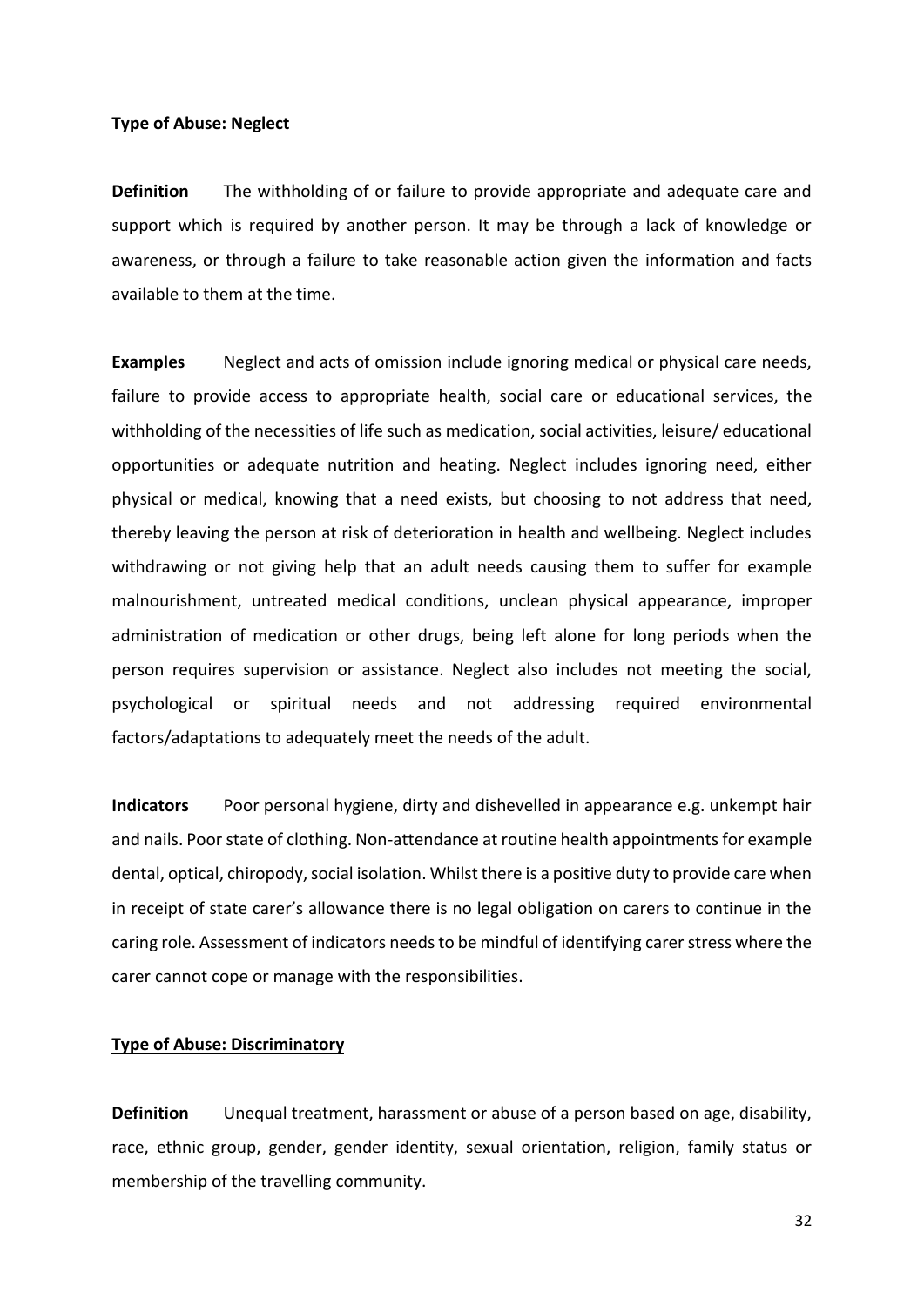**Examples** Being treated differently by individuals, family, organisations or society because of any of the above. Assumptions about a person's abilities or inabilities. Not speaking directly to the person but addressing an accompanying person.

**Indicators** Isolation from family or social networks. Indicators of psychological abuse may also be present.

#### **Type of Abuse: Online or Digital Abuse**

**Definition** An abusive or exploitative interaction occurring online or in a social media context.

**Examples** Includes risk of abuse via technology including exposure and uploading of inappropriate abusive material without consent. Includes digital/social media and online sexual abuse/ production of sexual images, online financial abuse, theft of personal information and persuasion towards self- harm.

**Indicators** Becoming withdrawn, suddenly behaves differently, anxious, clingy, depressed, aggressive, problems sleeping, eating disorders. The exploitation on an online or digital platform can have a serious impact on the victim. This impact can result in the victim soiling their clothes, taking unnecessary risks, missing education/ training, changing eating habits, developing obsessive behaviours, having nightmares, increasing drug/alcohol usage.

#### **Type of Abuse: Human trafficking/Modern Slavery**

**Definition** Human trafficking/modern slavery involves the acquisition and movement of people by improper means, such as force, threat or deception, for the purposes of exploiting them. It can take many forms, such as domestic servitude, forced criminality, forced labour, sexual exploitation and organ harvesting.